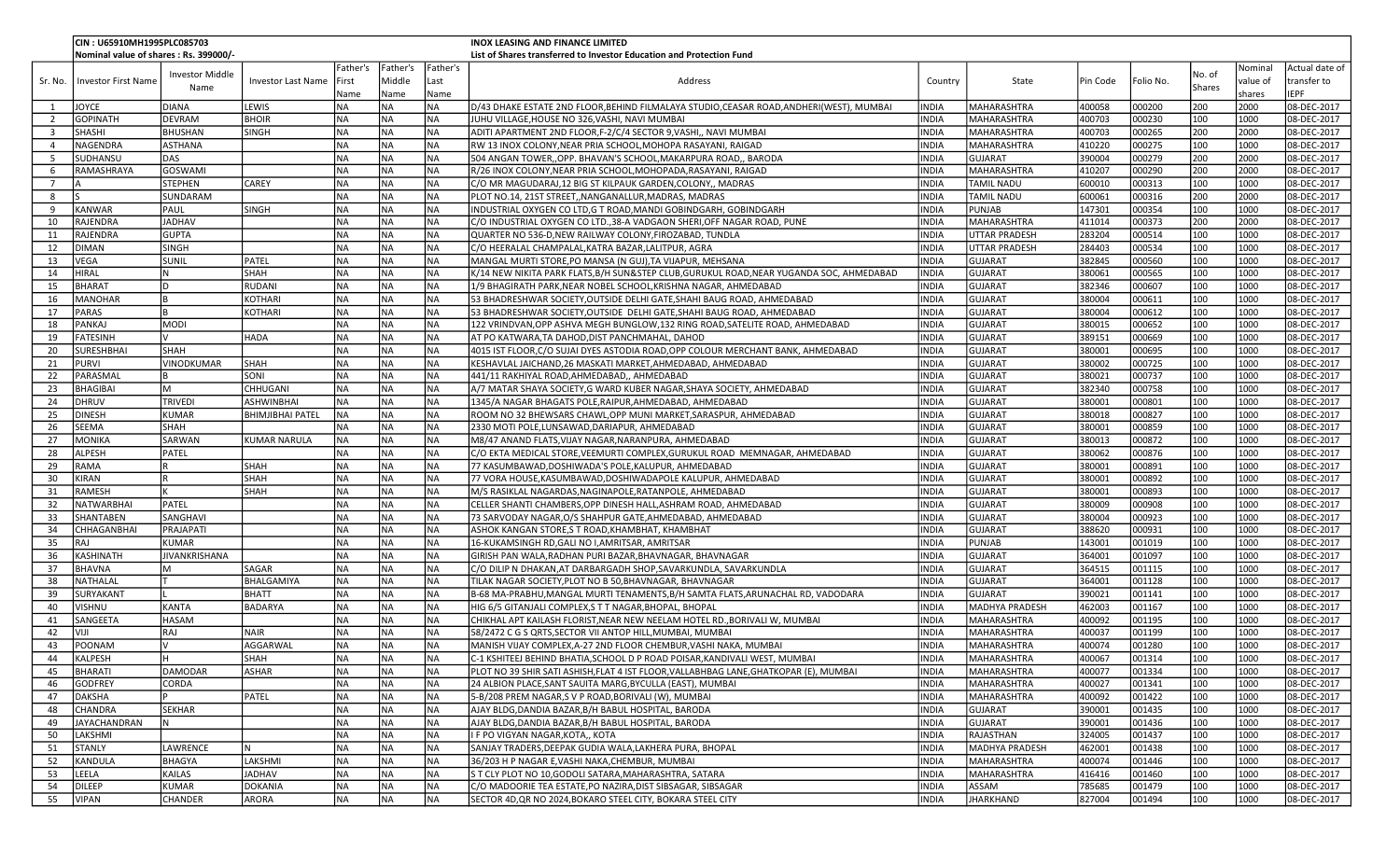| 56  | <b>VISHAW</b>         | <b>ITOYL</b>   | RAHI                   | NA        | NA        | NA         | H.NO. 378, SECTOR 21-B, FARIDABAD, FARIDABAD                                    | INDIA        | HARYANA               | 121001 | 001497 | 100 | 1000 | 08-DEC-2017 |
|-----|-----------------------|----------------|------------------------|-----------|-----------|------------|---------------------------------------------------------------------------------|--------------|-----------------------|--------|--------|-----|------|-------------|
| 57  | DEEPALI               | GOEL           |                        | <b>NA</b> | INA       | NA         | INDUSTRIAL OXYGEN COMPANY LTD,68 JOLLY MAKER CHAMBERS II, NARIMAN POINT, MUMBAI | <b>INDIA</b> | MAHARASHTRA           | 400021 | 001512 | 100 | 1000 | 08-DEC-2017 |
| 58  |                       |                | <b>SETH</b>            | <b>NA</b> | NA)       | INA        | H NO 2255 SECTOR 15-C, CHANDIGARH,, CHANDIGARH                                  | <b>INDIA</b> | CHANDIGARH            | 160015 | 001518 | 100 | 1000 | 08-DEC-2017 |
| 59  | RAMESH                | <b>KRISHAN</b> |                        | <b>NA</b> | NA        | NA)        | H NO 120.SECTOR 23 A.CHANDIGARH. CHANDIGARH                                     | INDIA        | CHANDIGARH            | 160023 | 001545 | 200 | 2000 | 08-DEC-2017 |
| 60  | LALITHA               | BAI            | GADELA                 | <b>NA</b> | <b>NA</b> | <b>NA</b>  | D-3-70 SHANTI SIKHARA APPT, RAJBHAVAN ROAD, SOMAJIGUDA, HYDERABAD               | <b>NDIA</b>  | ANDHRA PRADESH        | 500482 | 001618 | 100 | 1000 | 08-DEC-2017 |
| 61  | <b>MONIKA</b>         | <b>BANSAL</b>  |                        | <b>NA</b> | <b>NA</b> | <b>NA</b>  | 4-6-226 PAN BAZAR, 2ND FLOOR, TUNK NIVAS, SECUNDERABAD                          | INDIA        | <b>ANDHRA PRADESH</b> | 500003 | 001620 | 100 | 1000 | 08-DEC-2017 |
| 62  | <b>RAVI</b>           | KUMAR          | <b>AGARWAL</b>         | <b>NA</b> | NA        | <b>NA</b>  | C/O. AGARWAL AGENCIES,5-43, VILLAGE ROAD, MOOSAPET,, HYDERABAD                  | INDIA        | <b>ANDHRA PRADESH</b> | 500018 | 001623 | 100 | 1000 | 08-DEC-2017 |
| 63  | SYED                  | SHAHID         | LATIF                  | <b>NA</b> | NA        | <b>NA</b>  | C/O FEDERAL BANK, LAMBADI ST, ONGOLE, ONGOLE                                    | <b>INDIA</b> | ANDHRA PRADESH        | 523001 | 001636 | 100 | 1000 | 08-DEC-2017 |
| 64  | RADHA                 | <b>KRISHNA</b> | KONURU                 | <b>NA</b> | NA        | NA         | CORRESPONDENCE VINAY NAGAR, GRD FLR 2 PRABHAVA APTS, PO SAIDABAD, HYDERABAD     | INDIA        | ANDHRA PRADESH        | 500659 | 001646 | 100 | 1000 | 08-DEC-2017 |
| 65  | NIVEDHITHA            | REDDY          |                        | <b>NA</b> | NA)       | NA)        | 8-3-1105/2, KESHAVANAGAR CLY, YELLAREDDIGUDA POST, HYDERABAD                    | <b>INDIA</b> | <b>ANDHRA PRADESH</b> | 500873 | 001661 | 100 | 1000 | 08-DEC-2017 |
| 66  | <b>REKHA</b>          | <b>NARULA</b>  |                        | <b>NA</b> | NA        | NA)        | 301 SURYA APT, SOUTH TUKOGANJ, INDORE, INDORE                                   | <b>INDIA</b> | MADHYA PRADESH        | 452001 | 001695 | 100 | 1000 | 08-DEC-2017 |
| 67  | <b>RAKESH</b>         | AGRAWAL        |                        | <b>NA</b> | NA        | <b>NA</b>  | 978/10 NANDA NAGAR, INDORE, MP, INDORE                                          | INDIA        | <b>MADHYA PRADESH</b> | 452008 | 001705 | 100 | 1000 | 08-DEC-2017 |
| 68  | RAJKUMARI             | AGRAWAL        |                        | <b>NA</b> | NA        | NA         | SHRINATH COMPLEX, AKARSHAN JWELLERS, 21 DHAN GALI, BADA SARAFA, INDORE          | INDIA        | <b>MADHYA PRADESH</b> | 452001 | 001726 | 100 | 1000 | 08-DEC-2017 |
| 69  | OMPRAKASH             | MEHRA          |                        | <b>NA</b> | NA)       | NA)        | C 3 RADIO CLY, INDORE,, INDORE                                                  | <b>INDIA</b> | MADHYA PRADESH        | 452001 | 001739 | 100 | 1000 | 08-DEC-2017 |
| 70  | <b>TARUN</b>          | <b>KUMAR</b>   | MAHESHWARI             | <b>NA</b> | NA        | NA)        | 13 HAKSAR COLONY,, MORAR,, GWALIOR, GWALIOR                                     | INDIA        | <b>MADHYA PRADESH</b> | 474006 | 001746 | 100 | 1000 | 08-DEC-2017 |
| 71  | MAHANDER              | <b>THIRANI</b> |                        | <b>NA</b> | NA)       | NA)        | V-13, IST FLOOR, CHAMELI WALA MARKET, M I ROAD, JAIPUR                          | <b>INDIA</b> | RAJASTHAN             | 302001 | 001782 | 100 | 1000 | 08-DEC-2017 |
| 72  | <b>DINESH</b>         | CHANDRA        | MAHESHWARI             | <b>NA</b> | <b>NA</b> | <b>NA</b>  | VIKRAM CEMENT C-8/4, STAFF,COLONY, P.O. - KHOR,DIST MANDSAUR, MANDSAUR          | <b>NDIA</b>  | MADHYA PRADESH        | 458470 | 001789 | 100 | 1000 | 08-DEC-2017 |
| 73  | <b>ANANT</b>          | BIHARI         | <b>TAMBI</b>           | <b>NA</b> | <b>NA</b> | <b>NA</b>  | THE BANK OF RAJASTHAN LTD, SINDHI CAMP, JAIPUR, JAIPUR                          | <b>NDIA</b>  | RAJASTHAN             | 302006 | 001790 | 100 | 1000 | 08-DEC-2017 |
| 74  | <b>PAWAN</b>          | <b>KUMAR</b>   | <b>AGRAWAL</b>         | <b>NA</b> | <b>NA</b> | <b>NA</b>  | C/O GOYAL TRADING CO,MAIN MARKET CHIRALLA,JHUNJHUNU, JHUNJHUNU                  | INDIA        | RAJASTHAN             | 333001 | 001837 | 100 | 1000 | 08-DEC-2017 |
| 75  | <b>KAMAL</b>          | KISHOR         | AGRAWAL                | <b>NA</b> | NA        | NA         | GANESH NAGAR NEW SANGANER, NEW SANGANER ROAD, SODHALA, JAIPUR                   | INDIA        | RAJASTHAN             | 302019 | 001864 | 100 | 1000 | 08-DEC-2017 |
| 76  | LALCHAND              | <b>GUPTA</b>   |                        | <b>NA</b> | NA        | <b>NA</b>  | C/O H NO 2700 JAR LAB, JATKEKUBEKA RASTA, CHANDPOLE BAZAR, JAIPUR               | INDIA        | RAJASTHAN             | 302001 | 001866 | 100 | 1000 | 08-DEC-2017 |
| 77  | MISHRILAL             |                |                        | <b>NA</b> |           | NA)        | C/O DINESH TRADING CO, STATION RD, BHAWANI MANDI, BHAWANI MANDI                 | <b>INDIA</b> |                       | 326502 | 001888 | 100 | 1000 |             |
|     |                       | <b>GUPTA</b>   |                        |           | NA<br> NA | NA)        | 7-8 PATEL CLY, RD NO 3-4 ARATI, JAMNAGAR, JAMNAGAR                              |              | RAJASTHAN             |        |        |     |      | 08-DEC-2017 |
| 78  | <b>CHATRABHUJBHAI</b> |                | PATEL                  | <b>NA</b> |           |            |                                                                                 | INDIA        | <b>GUJARAT</b>        | 361008 | 001923 | 100 | 1000 | 08-DEC-2017 |
| 79  | PARESH                | PURUSHOTTAM    | <b>VYAS</b>            | <b>NA</b> | NA        | NA)        | C/O BALARK INDS, PANCHESHWAR TOWER RD, BHARWAD PAA, JAMNAGAR                    | INDIA        | <b>GUJARAT</b>        | 361001 | 002026 | 100 | 1000 | 08-DEC-2017 |
| 80  | MAHAVIR               | PRASAD         | FAGIWAL                | <b>NA</b> | NA        | <b>NA</b>  | PLOT NO.552,8TH C ROAD,BH. SATSANG BHAVAN,SARDARPURA,JODHPUR(RAJ)., JODHPUR     | INDIA        | RAJASTHAN             | 342001 | 002057 | 100 | 1000 | 08-DEC-2017 |
| 81  | <b>ANIL</b>           | <b>KUMAR</b>   |                        | <b>NA</b> | NA        | NA)        | MARUDHAR INVESTMENT, KHER ROAD, BALOTRA, BALOTRA                                | INDIA        | RAJASTHAN             | 344022 | 002061 | 100 | 1000 | 08-DEC-2017 |
| 82  | <b>SITA</b>           | RAM            | PARIHAR                | NA        | NA        | NA)        | <b>RLY STATION, JALORE,, JALORE</b>                                             | INDIA        | RAJASTHAN             | 343001 | 002062 | 100 | 1000 | 08-DEC-2017 |
| 83  | <b>PRABHUDAS</b>      |                | PATEL                  | <b>NA</b> | NA)       | NA)        | 23/A KALYAN NAGAR SOC, OPP BAHAUDIN COLLEGE, JUNAGADH, JUNAGADH                 | INDIA        | <b>GUJARAT</b>        | 362001 | 002075 | 100 | 1000 | 08-DEC-2017 |
| 84  | <b>LALJIBHAI</b>      | GOKALBHAI      | <b>SOLANKI</b>         | <b>NA</b> | NA)       | NA)        | C/O LAXMI VASAN BHANDAR,MALIWADA RD,JUNAGADH, JUNAGADH                          | INDIA        | <b>GUJARAT</b>        | 362001 | 002077 | 100 | 1000 | 08-DEC-2017 |
| 85  | SURENDRA              | AGARWAL        |                        | <b>NA</b> | <b>NA</b> | <b>NA</b>  | NEW POPULAR CYCLE MART,39/17 MESTON ROAD,KANPUR, KANPUR                         | <b>NDIA</b>  | <b>UTTAR PRADESH</b>  | 208001 | 002101 | 100 | 1000 | 08-DEC-2017 |
| 86  | SAVITIRI              | SRIVASTAVA     |                        | <b>NA</b> | <b>NA</b> | <b>NA</b>  | H NO 734B N RLY LOCO COLONY,G T ROAD,KANPUR, KANPUR                             | INDIA        | <b>UTTAR PRADESH</b>  | 208004 | 002116 | 100 | 1000 | 08-DEC-2017 |
| 87  | RAJEEV                | EDOLIYA        |                        | <b>NA</b> | NA        | <b>NA</b>  | R MEDICAL COLLEGE, KANPUR,, KANPUR                                              | INDIA        | <b>UTTAR PRADESH</b>  | 208001 | 002141 | 100 | 1000 | 08-DEC-2017 |
| 88  | PRADEEP               |                | SINGHANIA              | <b>NA</b> | NA        | NA)        | C/O MAGNA MARKETING, 14/123A GOPALA CHAMBERS, THE MALL PARADE, KANPUR           | INDIA        | UTTAR PRADESH         | 208001 | 002161 | 100 | 1000 | 08-DEC-2017 |
| 89  | <b>SURESH</b>         | <b>KUMAR</b>   |                        | <b>NA</b> | NA        | NA)        | A/24/372 GOVIND NAGAR, KANPUR,, KANPUR                                          | INDIA        | UTTAR PRADESH         | 208006 | 002177 | 100 | 1000 | 08-DEC-2017 |
| 90  | PRABHU                | DAYAL          |                        | <b>NA</b> | NA        | NA         | STATE BANK OF BIKANER&JAIPUR, KAUSHALPURI, KANPUR, KANPUR                       | INDIA        | <b>UTTAR PRADESH</b>  | 208012 | 002180 | 100 | 1000 | 08-DEC-2017 |
| 91  |                       | RAMAMURTHIE    |                        | <b>NA</b> | NA        | NA)        | 46 BHAIYA COMPLEX, PURASWALKAM, MADRAS, MADRAS                                  | <b>INDIA</b> | TAMIL NADU            | 600007 | 002228 | 100 | 1000 | 08-DEC-2017 |
| 92  | SHANTIBAI             | SIROYA         |                        | <b>NA</b> | NA        | NA)        | 21 POALLIAPPAN ST, SOWCARPET, MADRAS, MADRAS                                    | INDIA        | TAMIL NADU            | 600079 | 002229 | 100 | 1000 | 08-DEC-2017 |
| 93  | VANDANA               | SHRIMALI       |                        | <b>NA</b> | NA        | <b>NA</b>  | B-67 ONGC NAGAR, PALAVASNA, MEHSANA, MEHSANA                                    | INDIA        | <b>GUJARAT</b>        | 384001 | 002263 | 100 | 1000 | 08-DEC-2017 |
| 94  | <b>ARVIND</b>         | RAMNIKLAL      | <b>TALATI</b>          | <b>NA</b> | NA        | NA)        | B7 RAJESH SOCIETY, OPP. DENA BANK, KABIL PORE, NAVSARI                          | INDIA        | GUJARAT               | 396424 | 002309 | 100 | 1000 | 08-DEC-2017 |
| 95  | GAYATRI               | DEVI           | KEDIA                  | <b>NA</b> | NA        | NA)        | J & K BLOCK - 35,LAXMI NAGAR,DELHI, DELHI                                       | INDIA        | DELHI                 | 110092 | 002315 | 100 | 1000 | 08-DEC-2017 |
| 96  | <b>MOOL</b>           | CHAND          | <b>GUPTA</b>           | <b>NA</b> | <b>NA</b> | NA)        | 4348/UC ANSARI RAOD, DARYA GANJ, NEW DELHI, NEW DELHI                           | INDIA        | DELHI                 | 110002 | 002316 | 100 | 1000 | 08-DEC-2017 |
| 97  | SNEHAL                | SONI           |                        | <b>NA</b> | <b>NA</b> | <b>NA</b>  | 61A OVERSEAS APARTMENTS, PLOT NO 22 SECTOR 9, ROHINI, DELHI                     | <b>NDIA</b>  | DELHI                 | 110085 | 002324 | 100 | 1000 | 08-DEC-2017 |
| 98  | RAJIV                 | <b>PURI</b>    |                        | <b>NA</b> | <b>NA</b> | <b>NA</b>  | 171 MUNIRKA VIHAR, NEW DELHI,, NEW DELHI                                        | <b>NDIA</b>  | DELHI                 | 110001 | 002337 | 100 | 1000 | 08-DEC-2017 |
| 99  | <b>YOGESH</b>         | GANGWANI       |                        | <b>NA</b> | <b>NA</b> | <b>NA</b>  | 11/62 WEST AZAD NAGAR, DELHI,, NEW DELHI                                        | <b>NDIA</b>  | DELHI                 | 110051 | 002340 | 100 | 1000 | 08-DEC-2017 |
| 100 | <b>SENGUPTA</b>       | м              |                        | <b>NA</b> | NA        | <b>NA</b>  | QUARTER NO 521, SECTOR III, R K PURAM, NEW DELHI                                | INDIA        | DELHI                 | 110021 | 002360 | 100 | 1000 | 08-DEC-2017 |
| 101 | AMAR                  | SINGH          | <b>SAWHNEY</b>         | <b>NA</b> | NA        | NA)        | 16/45A TILAK NAGAR, NEW DELHI,, NEW DELHI                                       | INDIA        | DELHI                 | 110018 | 002379 | 100 | 1000 | 08-DEC-2017 |
| 102 | CHARU                 | SINGHAL        |                        | <b>NA</b> | INA       | <b>NA</b>  | 1379 GALI SUMARAN, NAJAF GARH, NEW DELHI, NEW DELHI                             | <b>INDIA</b> | DELHI                 | 110043 | 002390 | 100 | 1000 | 08-DEC-2017 |
| 103 | <b>ROOP</b>           | CHAND          | AHUJA                  | <b>NA</b> | NA        | <b>INA</b> | 2/36 GEETA COLONY,DELHI,, DELHI                                                 | INDIA        | DELHI                 | 110031 | 002395 | 100 | 1000 | 08-DEC-2017 |
| 104 | ANJU                  | SHALI          |                        | <b>NA</b> | NA)       | <b>NA</b>  | C/O LT COL A K SHALI, ARMY BATTLE HONOURS MESS, S P MARG NEW DELHI, NEW DELHI   | <b>INDIA</b> | DELHI                 | 110021 | 002423 | 100 | 1000 | 08-DEC-2017 |
| 105 | KRISHNA               | SHALI          |                        | <b>NA</b> | NA.       | <b>NA</b>  | C/O LT COL L K SHALI, ARMY BATTLE HONOURS MESS, S P MARG NEW DELHI, NEW DELHI   | <b>INDIA</b> | DELHI                 | 110021 | 002424 | 100 | 1000 | 08-DEC-2017 |
| 106 | BABULAL               | JAIN           |                        | <b>NA</b> | NA.       | NA)        | M 727 SHAKURPUR, ANAND VAS, DELHI, DELHI                                        | INDIA        | DELHI                 | 110034 | 002444 | 100 | 1000 | 08-DEC-2017 |
| 107 | Ilt                   | COL            | <b>RAM SINGH RAWAT</b> | <b>NA</b> | NA.       | NA         | AFMSD, DELHI CANTT,, DELHI                                                      | INDIA        | DELHI                 | 110010 | 002447 | 100 | 1000 | 08-DEC-2017 |
| 108 | DHAMIJA               |                |                        | <b>NA</b> | NA)       | NA         | G-2341, NETAJI NAGAR, NEW DELHI, NEW DELHI                                      | INDIA        | DELHI                 | 110023 | 002453 | 100 | 1000 | 08-DEC-2017 |
| 109 | <b>VIJAY</b>          | AGARWAL        |                        | <b>NA</b> | NA        | NA)        | C/O EMINENY COMPUTERS, 104 SASCO BHAWAN, AZADPUR COMMERCIAL COMPLEX, DELHI      | INDIA        | DELHI                 | 110033 | 002463 | 100 | 1000 | 08-DEC-2017 |
| 110 | <b>ASHOK</b>          | KWATRA         |                        | <b>NA</b> | NA.       | <b>NA</b>  | B II-12, LAJPAT NAGAR, NEW DELHI, NEW DELHI                                     | INDIA        | DELHI                 | 110024 | 002464 | 100 | 1000 | 08-DEC-2017 |
| 111 | MANOJ                 |                |                        | <b>NA</b> | NA.       | <b>NA</b>  | 2/1127A RAM NIWAS, RAM NAGAR, B/H SAM INTER COLLEGE, SAHARANPUR                 | INDIA        | UTTAR PRADESH         | 247001 | 002477 | 100 | 1000 | 08-DEC-2017 |
| 112 | KULDIP                | MANSUKHANI     |                        | <b>NA</b> | NA        | NA)        | 26A POCKET - A, SUKHDEV VIHAR, NEW DELHI, NEW DLEHI                             | INDIA        | DELHI                 | 110025 | 002496 | 100 | 1000 | 08-DEC-2017 |
| 113 | <b>VISHNU</b>         | NARAIN         | <b>GUPTA</b>           | <b>NA</b> | NA.       | NA         | MANOJ JEWELLERS, B 45/47 CON.PLACE, NEAR PLAZA CINEMA, NEW DELHI                | INDIA        | DELHI                 | 110001 | 002501 | 100 | 1000 | 08-DEC-2017 |
|     | POORBI                | AGARWAL        |                        | <b>NA</b> | NA)       | <b>NA</b>  | C/O SURESH AGARWAL, 3/9 KASERA LINE, RAM NAGAR, NAINITAL                        | INDIA        | <b>UTTAR PRADESH</b>  | 244715 | 002505 | 100 | 1000 | 08-DEC-2017 |
| 114 |                       |                |                        |           |           |            |                                                                                 |              |                       |        |        |     |      |             |
| 115 | <b>YASH</b>           | KHANDELWAL     |                        | NA)       | NA.       | NA         | J 89 PATEL NAGAR, IST, GHAZIABAD, GHAZIABAD                                     | INDIA        | <b>UTTAR PRADESH</b>  | 201001 | 002526 | 100 | 1000 | 08-DEC-2017 |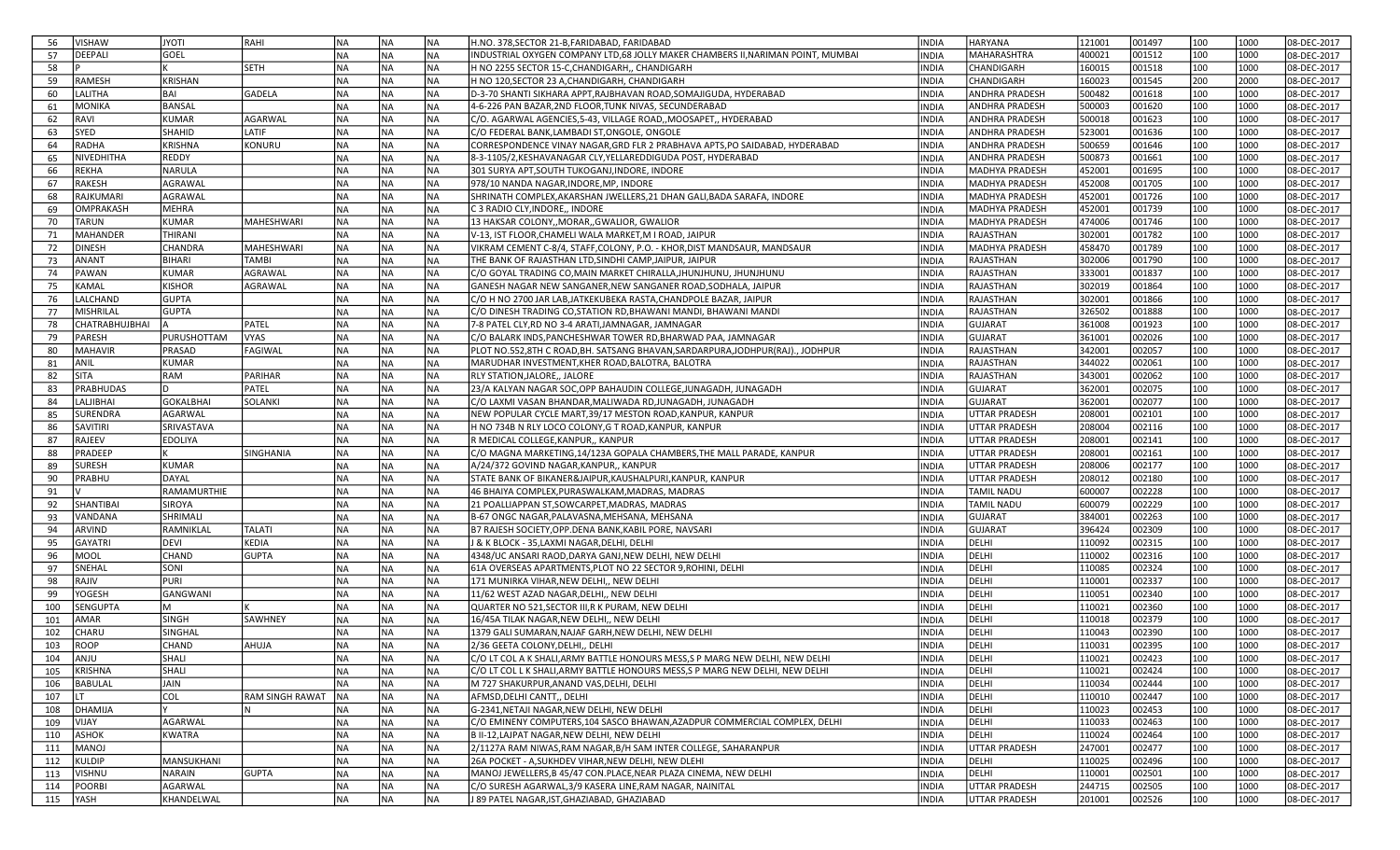| <b>GOMTI</b><br>116                           | <b>DEVI</b>       |                | NA        | NA        | NA.              | 8/50 SECTOR 3,RAJINDER NAGAR SAHIBABAD,GHAZIABAD, GHAZIABAD                                                                      | INDIA          | <b>UTTAR PRADESH</b>      | 201005           | 002535           | 100        | 1000         | 08-DEC-2017                |
|-----------------------------------------------|-------------------|----------------|-----------|-----------|------------------|----------------------------------------------------------------------------------------------------------------------------------|----------------|---------------------------|------------------|------------------|------------|--------------|----------------------------|
| ANUSHA<br>117                                 | <b>SINHA</b>      |                | INA       | <b>NA</b> | NA.              | C-98 NANAKPURA, SOUTH MOTI BAGH, NEW DELHI, NEW DELHI                                                                            | INDIA          | DELHI                     | 110001           | 002537           | 100        | 1000         | 08-DEC-2017                |
| KANTILAL<br>118                               |                   | PUNMIA         | INA       | <b>NA</b> | NA)              | 936,NEW NANA PETH,QUARTER GATE,, PUNE                                                                                            | <b>INDIA</b>   | <b>MAHARASHTRA</b>        | 411002           | 002546           | 100        | 1000         | 08-DEC-2017                |
| 119<br>KANCHANBEN                             | LADANI            |                | NA        | NA        | NA)              | C/O VORA VALLABHBHAI, 7 VISHVANAGAR, MOVADI PLOT, RAJKOT                                                                         | INDIA          | <b>GUJARAT</b>            | 360004           | 002593           | 100        | 1000         | 08-DEC-2017                |
| <b>BHARATBHAI</b><br>120                      |                   | DARJI          | INA       | NA        | NA)              | SIDDHARTH TAILORS, UNIVERSITY ROAD, NEAR NATRAJ HALL, RAJKOT                                                                     | INDIA          | <b>GUJARAT</b>            | 360005           | 002625           | 100        | 1000         | 08-DEC-2017                |
| <b>GEETABEN</b><br>121                        |                   | <b>DARJI</b>   | NA)       | <b>NA</b> | <b>NA</b>        | SIDDHARTH TAILORS, UNIVERSITY ROAD, NEAR NATRAJ HALL, RAJKOT                                                                     | INDIA          | <b>GUJARAT</b>            | 360005           | 002627           | 100        | 1000         | 08-DEC-2017                |
| 122<br>KANCHANBEN                             | <b>BHIMANI</b>    |                | <b>NA</b> | NA        | <b>NA</b>        | AT GONDAL (GUJ),19 STATION PLOT,SATY KUNJ, RAJKOT                                                                                | INDIA          | <b>GUJARAT</b>            | 360311           | 002655           | 100        | 1000         | 08-DEC-2017                |
| ASHA<br>123                                   |                   | PAREKH         | <b>NA</b> | NA        | <b>NA</b>        | DEVKUVARBA SCHOOL STREET, BEDINAKA ROAD, RAJKOT, RAJKOT                                                                          | INDIA          | <b>GUJARAT</b>            | 360001           | 002661           | 100        | 1000         | 08-DEC-2017                |
| 124<br><b>IQBAL</b>                           |                   | PATEL          | <b>NA</b> | NA        | NA)              | BATTARWADI, MEMON COLONY ROOM 18, AMRELI, AMRELI                                                                                 | INDIA          | <b>GUJARAT</b>            | 365601           | 002665           | 100        | 1000         | 08-DEC-2017                |
| <b>BHARAT</b><br>125                          | <b>BHAI</b>       | KHUT           | NA)       | NA        | <b>NA</b>        | KHODIYARDAN RAJLAXMI SOC, KOTHARIA ROAD, RAJKOT, RAJKOT                                                                          | INDIA          | <b>GUJARAT</b>            | 360002           | 002668           | 100        | 1000         | 08-DEC-2017                |
| SAROJBEN<br>126                               |                   | DHOLARIA       | <b>NA</b> | <b>NA</b> | NA)              | C/O MARKETING YARD, STATION PLOT, DHORAJI, DHORAJI                                                                               | INDIA          | <b>GUJARAT</b>            | 360410           | 002681           | 100        | 1000         | 08-DEC-2017                |
| PRASANBALA<br>127                             | <b>DHOLRIYA</b>   |                | INA       | <b>NA</b> | NA)              | BANSITHAR SOCIETY,13A BEHIND BUS STAND,JUNAGADH, JUNAGADH                                                                        | INDIA          | <b>GUJARAT</b>            | 362002           | 002689           | 100        | 1000         | 08-DEC-2017                |
| 128<br>KASMIRA                                | PATEL             |                | <b>NA</b> | <b>NA</b> | NA)              | "SANTOSH" 110/B, RAJNAGAR SCOCAETY, NANAMOVA ROAD, RAJKOT                                                                        | INDIA          | <b>GUJARAT</b>            | 360004           | 002692           | 100        | 1000         | 08-DEC-2017                |
| NEETU<br>129                                  | <b>MANGHNANI</b>  |                | <b>NA</b> | <b>NA</b> | <b>NA</b>        | PRASHANT,7 GAIKWADI CORNER, RAJKOT, RAJKOT                                                                                       | INDIA          | <b>GUJARAT</b>            | 360001           | 002726           | 100        | 1000         | 08-DEC-2017                |
| 130<br>RAMNIKLAL                              |                   | <b>THAKAR</b>  | <b>NA</b> | NA        | NA)              | S B I COLONY A C C ROAD, CHHAYA, PORBANDER, PORBANDER                                                                            | INDIA          | <b>GUJARAT</b>            | 360575           | 002733           | 100        | 1000         | 08-DEC-2017                |
| 131<br>KUSUM                                  | PANDYA            |                | INA       | <b>NA</b> | NA)              | LAXMI VADI LAXMI PARK, BLOCK NO 8 ROOM NO 88, RAJKOT, RAJKOT                                                                     | INDIA          | <b>GUJARAT</b>            | 360002           | 002736           | 100        | 1000         | 08-DEC-2017                |
| 132<br>MUKTRAJSINH                            | ZALA              |                | NA        | NA        | NA)              | OHM 2 PUNIT NAGAR, B/H PRESS COLONY, JAMNAGAR ROAD, RAJKOT                                                                       | INDIA          | <b>GUJARAT</b>            | 360006           | 002738           | 100        | 1000         | 08-DEC-2017                |
| <b>JAYESH</b><br>133                          | <b>GANDHI</b>     |                | INA       | NA        | NA)              | 12/926-27 IST FLR, SHIV KRUPA BLDG, RANI TALAO, KELANI VAKHAR LALGATE, SURAT                                                     | INDIA          | <b>GUJARAT</b>            | 395003           | 002793           | 100        | 1000         | 08-DEC-2017                |
| 134<br>CHINTAN                                | SHAH              |                | NA)       | <b>NA</b> | <b>NA</b>        | 34 SARDAR NAGAR SOCIETY, SUMUL DAIRY ROAD, SURAT, SURAT                                                                          | INDIA          | GUJARAT                   | 395001           | 002805           | 100        | 1000         | 08-DEC-2017                |
| 135<br>NISHANTKUMAR                           | SHAH              |                | <b>NA</b> | NA        | <b>NA</b>        | A-5 UDAY APPARTMENT,NEAR PURNIMA SOCIETY,GHOD DOD ROAD, SURAT                                                                    | INDIA          | <b>GUJARAT</b>            | 395007           | 002824           | 100        | 1000         | 08-DEC-2017                |
| 136<br>LILA                                   | <b>AGRAWAL</b>    |                | NA)       | NA        | <b>NA</b>        | RACHNA PRINTS, Z 1160 SURAT TEXTILE MARKET, RING ROAD, SURAT                                                                     | INDIA          | <b>GUJARAT</b>            | 395002           | 002831           | 100        | 1000         | 08-DEC-2017                |
| <b>SUSILA</b><br>137                          | <b>MEVADA</b>     |                | <b>NA</b> | NA        | NA)              | 804 AVMI PASWNAGAR, MAJURA QATE, SURAT, SURAT                                                                                    | INDIA          | <b>GUJARAT</b>            | 395002           | 002853           | 100        | 1000         | 08-DEC-2017                |
| PARSHOTTAMDAS<br>138                          | M                 | MEHTA          | <b>NA</b> | <b>NA</b> | <b>NA</b>        | 121/122 AHURA NAGAR SOCY, ADAJAN ROAD, SURAT, SURAT                                                                              | INDIA          | <b>GUJARAT</b>            | 395009           | 002871           | 100        | 1000         | 08-DEC-2017                |
| 139<br>ANIL                                   | <b>GUPTA</b>      |                | INA       | <b>NA</b> | NA)              | C/O SHREE JANKI TEXTILE, PLOT NO 172 G I D C, NEAR J R DYEING PANDESARA, SURAT                                                   | INDIA          | GUJARAT                   | 394221           | 002906           | 600        | 6000         | 08-DEC-2017                |
| DILIP<br>140                                  | NATWARLAL         | <b>SHAH</b>    | Ina       | <b>NA</b> | <b>NA</b>        | ASEA BROWN BOVERI LTD, BROWN BOVERI HOUSE, RACE COURSE CIRCLE, BARODA                                                            | INDIA          | <b>GUJARAT</b>            | 390007           | 002944           | 100        | 1000         | 08-DEC-2017                |
| <b>JAYESH</b><br>141                          | KANAIYALAL        | <b>SHAH</b>    | <b>NA</b> | NA        | NA               | C/O JAY MINERALS, STATION ROAD, AT CHHOTA UDEPUR, BARODA                                                                         | INDIA          | <b>GUJARAT</b>            | 391165           | 002977           | 100        | 1000         | 08-DEC-2017                |
| PRAVIN<br>142                                 | PATEL             |                | <b>NA</b> | <b>NA</b> | NA)              | 8 MATRI MANDIR, HARI NAGAR GOTRI ROAD, BARODA, BARODA                                                                            | INDIA          | <b>GUJARAT</b>            | 390001           | 002993           | 100        | 1000         | 08-DEC-2017                |
| SWAPNII<br>143                                | DESAI             |                | İNA       | NA        | NA)              | 11 SAHJANAND SOCIETY, HARANI ROAD, BARODA, BARODA                                                                                | INDIA          | <b>GUJARAT</b>            | 390006           | 003008           | 100        | 1000         | 08-DEC-2017                |
| RUCHITA<br>144                                |                   | <b>SARAF</b>   | INA       | NA        | NA)              | C/O ANJAN O DESAI'S HOUSE, MAHISHA FALIA, POST HALOL, DIST PMS, KALOL                                                            | INDIA          | <b>GUJARAT</b>            | 389350           | 003020           | 100        | 1000         | 08-DEC-2017                |
| 145<br>RAJUBHAI                               | <b>JAYANTILAL</b> | DAVE           | INA       | NA        | NA)              | 5/53 GUJARAT HOUSING BOARD, NAVJIVAN, AJAWA ROAD, BARODA                                                                         | INDIA          | <b>GUJARAT</b>            | 390019           | 003029           | 100        | 1000         | 08-DEC-2017                |
| SHADHNA<br>146                                |                   | <b>SHAH</b>    | NA)       | <b>NA</b> | <b>NA</b>        | SHRADDHA MEDICAL, SECTOR 5/62 NIRNAY NAGAR, CHANDLODIA, AHMEDABAD                                                                | INDIA          | <b>GUJARAT</b>            | 382481           | 003116           | 100        | 1000         | 08-DEC-2017                |
| 147<br>PINA                                   | HARIPRASAD        | DESAI          | NA)       | NA        | <b>NA</b>        | HOLI CHAKLA DESAI POLE, VIRAMGAM,, VIRAMGAM                                                                                      | INDIA          | GUJARAT                   | 382150           | 003124           | 100        | 1000         | 08-DEC-2017                |
| HARSHABEN<br>148                              | GHANSHYAM         | <b>SONI</b>    | <b>NA</b> | NA        | <b>NA</b>        | SHYAM JEWELLERS, CHOKSI BAZAR, KADI N GUJARAT, KADI                                                                              | INDIA          | <b>GUJARAT</b>            | 382715           | 003128           | 100        | 1000         | 08-DEC-2017                |
| NARMADABEN<br>149                             | NAGARBHAI         | PATEL          | NA)       | NA        | <b>NA</b>        | SHETH C V VIDHYALAY, GAVADA TA VIJAPUR, DT MEHSANA N G, MEHSANA                                                                  | INDIA          | <b>GUJARAT</b>            | 382815           | 003142           | 100        | 1000         | 08-DEC-2017                |
| 150<br>KAVITA                                 | BINDRANI          |                | NA        | <b>NA</b> | NA)              | I/202, SAMRAJAYA, NEAR MANAVMANDIR, MEMNAGAR, AHMEDABAD                                                                          | INDIA          | <b>GUJARAT</b>            | 380052           | 003143           | 100        | 1000         | 08-DEC-2017                |
| <b>GOPALDAS</b><br>151                        | MENDPARA          |                | Ina       | <b>NA</b> | <b>NA</b>        | C/5 AAGMAN APPT, NR GERGES BANLUGE, AHMEDABAD, AHMEDABAD                                                                         | <b>INDIA</b>   | <b>GUJARAT</b>            | 380053           | 003147           | 100        | 1000         | 08-DEC-2017                |
| 152<br>SANJAY                                 | ARJUNDEV          | <b>SETH</b>    | INA       | <b>NA</b> | <b>NA</b>        | A/5 NIRMAL KUNJ, AHMEDABAD,, AHMEDABAD                                                                                           | INDIA          | <b>GUJARAT</b>            | 380014           | 003148           | 100        | 1000         | 08-DEC-2017                |
| <b>DIMPLE</b><br>153                          | AMIN              |                | Ina       | <b>NA</b> | <b>NA</b>        | C/8 DADA SAHEB FLAT, UNIVERSITY RD, NAVRANGPURA, AHMEDABAD                                                                       | INDIA          | <b>GUJARAT</b>            | 380009           | 003152           | 100        | 1000         | 08-DEC-2017                |
| <b>SMITA</b><br>154                           | SHAH              |                | NA        | NA        | NA)              | 202/2424 PRATIKSHA APT, NARANPURA SOLA RD, AHMEDABAD, AHMEDABAD                                                                  | INDIA          | <b>GUJARAT</b>            | 380013           | 003157           | 100        | 1000         | 08-DEC-2017                |
| 155<br>AMBALAL                                | KESAVALAL         | PATEL          | NA        | <b>NA</b> | NA)              | 21 BHAVAN SOC, NR SARVAJANIK SCHL, RANIP, AHMEDABAD                                                                              | INDIA          | <b>GUJARAT</b>            | 382480           | 003176           | 100        | 1000         | 08-DEC-2017                |
| 156<br><b>JYOTSANA</b>                        | ASHVINKUMAR       | PATEL          | İNA       | NA        | NA)              | 22 UMESH NAGAR SOC, MEGHANI NAGAR, AHMEDABAD, AHMEDABAD                                                                          | INDIA          | <b>GUJARAT</b>            | 380016           | 003183           | 100        | 1000         | 08-DEC-2017                |
| PINKI<br>157                                  | KANTILAL          |                | NA        | NA        | <b>NA</b>        | MYCO PRODUCTS, BHANSALI COMPOUND, PO BALOTRA RAJ, BALOTRA                                                                        | INDIA          | RAJASTHAN                 | 344022           | 003184           | 100        | 1000         | 08-DEC-2017                |
| MAGANLAL<br>158                               | PATEL             |                | <b>NA</b> | NA        | INA.             | C/O.RAMANLAL M. PATEL,25, MANICHANDRA CO.OP H.SOC,,VIBHAT-2, NR.SURDHARA CIRCLE,MEMNAGAR                                         | NDIA           | <b>GUJARAT</b>            | 380052           | 003207           | 100        | 1000         | 08-DEC-2017                |
|                                               |                   |                |           |           |                  | MEMNAGAR, AHMEDABAD                                                                                                              |                |                           |                  |                  |            |              |                            |
| 159<br>BHIKHOOBHAI<br><b>KOKILABEN</b><br>160 | NAGINDAS<br>M     | SHAH<br>JAIN   | NA<br> NA | NA<br>NA  | <b>NA</b><br>NA. | BHIKHOOBHAI CENTRE, HARIPURA ASARWA, AHMEDABAD, AHMEDABAD<br>C/O ARCHIT CORPORATION, JEKOR MKT REVDI BAZAR, AHMEDABAD, AHMEDABAD | INDIA<br>INDIA | GUJARAT<br><b>GUJARAT</b> | 380016<br>380002 | 003245<br>003281 | 100<br>100 | 1000<br>1000 | 08-DEC-2017<br>08-DEC-2017 |
| <b>MEENA</b><br>161                           |                   | KADIA          | INA       | NA        | <b>NA</b>        | B3/FF/D HETAL APPARTMENT, SATELLITE RD, OPP SHYAMAL II, AHMEDABAD                                                                | INDIA          | <b>GUJARAT</b>            | 380015           | 003291           | 100        | 1000         | 08-DEC-2017                |
| 162<br>NARENDRA                               |                   | <b>THAKORE</b> | INA       | NA        | NA)              | 31 RAMBAG OPP RAMBAG POLICE,ST MANINAGAR,AHMEDABAD, AHMEDABAD                                                                    | INDIA          | <b>GUJARAT</b>            | 380008           | 003304           | 100        | 1000         | 08-DEC-2017                |
| 163<br>PASHIBEN                               | VIRAMBHAI         | PATEL          | Ina       | <b>NA</b> | INA.             | C/O UMA OIL MILL, NEAR NALA, UNJHA N.GUJARAT, MEHSANA                                                                            | <b>INDIA</b>   | lgujarat                  | 384170           | 003338           | 100        | 1000         | 08-DEC-2017                |
| <b>SUSHILA</b><br>164                         | <b>GUPTA</b>      |                | NA)       | NA.       | NA)              | C/O KURI CHAND JAIN, GANDHI ASHRAM NEW COLONY, DUNGARPUR RAJ, DUNGARPUR                                                          | <b>INDIA</b>   | RAJASTHAN                 | 314001           | 003378           | 100        | 1000         | 08-DEC-2017                |
| 165<br>AMTREX                                 | APPLIANCES        | <b>LTD</b>     | <b>NA</b> | NA)       | <b>NA</b>        | 9TH FLOOR,  "АВНІЈЕЕТ",,МІТНАКНАLІ SIX ROADS,,АНМЕDАВАD, АНМЕDАВАD                                                               | INDIA          | <b>GUJARAT</b>            | 380006           | 003387           | 100        | 1000         | 08-DEC-2017                |
| 166<br><b>JYOTI</b>                           | <b>KIRAN</b>      | KANKARIYA      | <b>NA</b> | <b>NA</b> | <b>NA</b>        | KHAKIDAS BABA MATH,LALTAKI ROAD,AHMEDNAGAR, AHMEDNAGAR                                                                           | <b>INDIA</b>   | <b>MAHARASHTRA</b>        | 414001           | 003413           | 100        | 1000         | 08-DEC-2017                |
| NEHA<br>167                                   | RAJ               | MULCHANDANI    | NA)       | <b>NA</b> | NA)              | MADHU - VILLA, 25 SHILP NAGAR, PADMAPURA, AURANGABAD                                                                             | <b>INDIA</b>   | <b>MAHARASHTRA</b>        | 431005           | 003422           | 100        | 1000         | 08-DEC-2017                |
| SURYAKANT<br>168                              | <b>DEVSI</b>      | <b>VORA</b>    | <b>NA</b> | <b>NA</b> | NA)              | VRAJ CHAMBER, IIND FLR PLOT NO 19, SECTOR 1-A KACCHH, GANDHIDHAM                                                                 | <b>INDIA</b>   | GUJARAT                   | 370201           | 003465           | 100        | 1000         | 08-DEC-2017                |
| BIPLABENDU<br>169                             | <b>DEV</b>        |                | <b>NA</b> | NA        | NA)              | SMQ 106/1,AIR FORCE STATION OZAR,NASIK, NASIK                                                                                    | INDIA          | MAHARASHTRA               | 422221           | 003531           | 100        | 1000         | 08-DEC-2017                |
| <b>SACHIN</b><br>170                          | PATIL             |                | NA)       | NA        | <b>NA</b>        | H/46 R B I QUATERS, CIVIL LINES, NAGPUR, NAGPUR                                                                                  | INDIA          | MAHARASHTRA               | 440001           | 003552           | 100        | 1000         | 08-DEC-2017                |
| PUPATBHAI<br>171                              | VASOYA            |                | NA)       | NA        | <b>NA</b>        | 1 BRAHMKSHTRIYA BLDG, RANJIT SAGAR RD, JAMNAGAR, JAMNAGAR                                                                        | INDIA          | <b>GUJARAT</b>            | 361005           | 003584           | 100        | 1000         | 08-DEC-2017                |
| DHIRUBHAI<br>172                              | G                 | PATEL          | NA)       | NA        | <b>NA</b>        | 3 PRABODH NAGAR, OPP SAIJPUR RLY STN, OPP BHAVNA SCHOOL, AHMEDABAD                                                               | INDIA          | <b>GUJARAT</b>            | 382340           | 003600           | 100        | 1000         | 08-DEC-2017                |
| 173<br>ARVIND                                 |                   | PATEL          | NA        | <b>NA</b> | NA               | 85 ASHABHAINI CHALI,NEAR MOHAN CINEMA,ASARWA, AHMEDABAD                                                                          | <b>INDIA</b>   | GUJARAT                   | 380016           | 003623           | 100        | 1000         | 08-DEC-2017                |
| 174   DEVCHANDBHAI                            |                   | PATEL          | NA)       | <b>NA</b> | NA.              | LAXMI JWELLERS,ASHADIP CHAMBERS,GURUNANAK CHOWK, PALANPUR                                                                        | <b>INDIA</b>   | GUJARAT                   | 385001           | 003648           | 100        | 1000         | 08-DEC-2017                |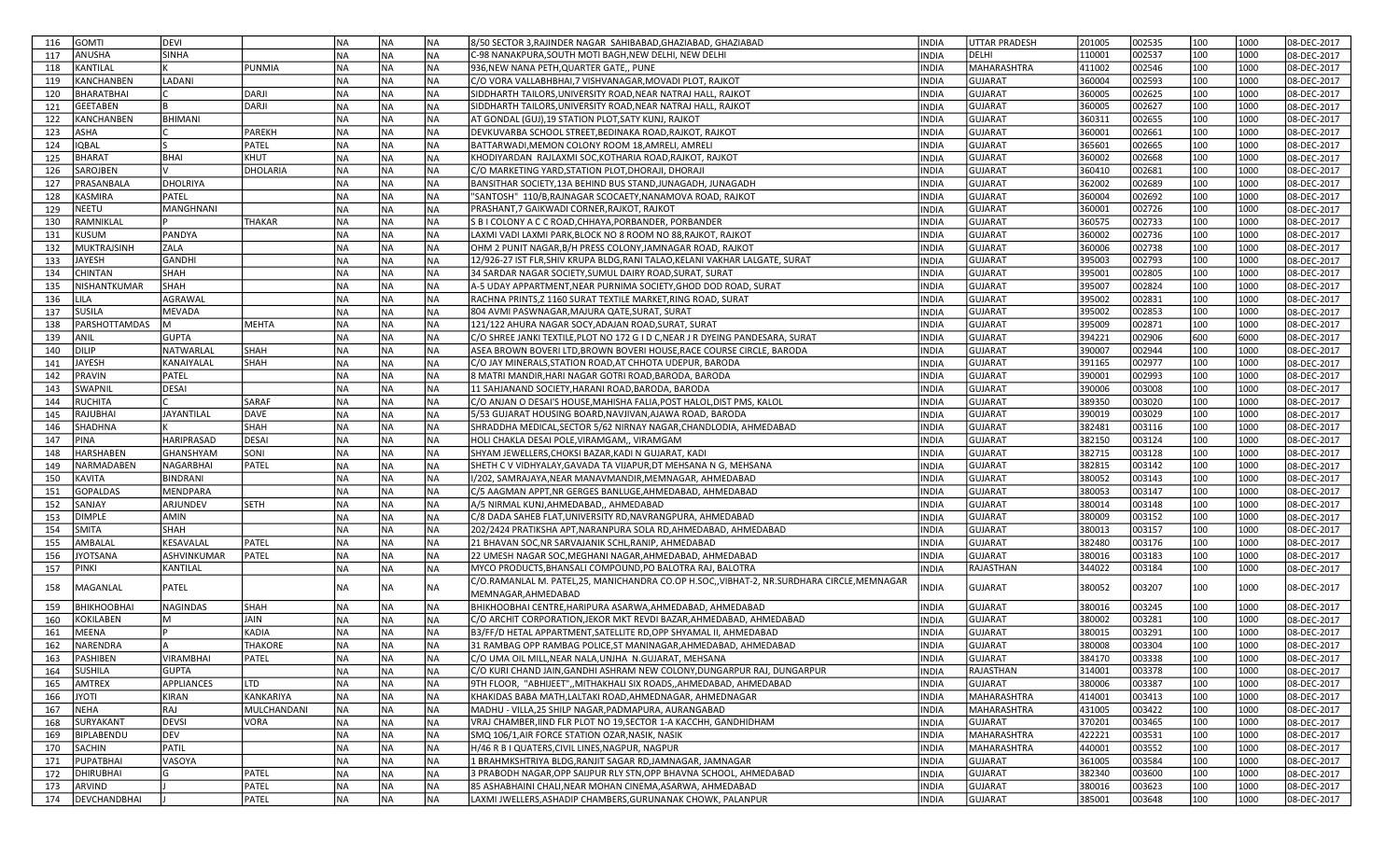| KANJIBHAI<br>175                 | PRAJAPATI         |                   | NA        | NA        | <b>INA</b> | F 10/117 ABHILASHA APTS.,BEHIND VYASVADI,NAVAVADAJ, AHMEDABAD                                  | <b>INDIA</b> | <b>GUJARAT</b>        | 380013 | 003665 | 100 | 1000 | 08-DEC-2017 |
|----------------------------------|-------------------|-------------------|-----------|-----------|------------|------------------------------------------------------------------------------------------------|--------------|-----------------------|--------|--------|-----|------|-------------|
| KIRAN<br>176                     | RASANIA           |                   | Ina       | NA        | NA)        | 55/643 MARGAR MURTI, APPARTMENT OPP MARAM, PURA TELE EX NARANPURA, AHMEDABAD                   | <b>INDIA</b> | <b>GUJARAT</b>        | 380013 | 003710 | 100 | 1000 | 08-DEC-2017 |
| RAM<br>177                       | KISHAN            | MEENA             | INA       | NA        | NA)        | ORIENTAL BANK OF COMMERCE, BRANCH - KADI (MEHSANA), NORTH GUJARAT, MEHSANA                     | <b>INDIA</b> | <b>GUJARAT</b>        | 382715 | 003726 | 100 | 1000 | 08-DEC-2017 |
| 178<br><b>BHAVNABEN</b>          | RAMESHKUMAR       | PATEL             | İNA       | NA        | NA)        | 2/2, AANKAN APARTMENT, NR. BHAGWAN PARTY PLOT, THALTEJ VILLAGE, AHMEDABAD                      | INDIA        | <b>GUJARAT</b>        | 380054 | 003771 | 100 | 1000 | 08-DEC-2017 |
| KAILASHKUMAR<br>179              | <b>BALUBHAI</b>   |                   | Ina       | <b>NA</b> | <b>NA</b>  | C/O ASHOKKUMAR SNEHALKUMAR,PAREKH MARKET,SAKAR BAZAR, AHMEDABAD                                | <b>INDIA</b> | GUJARAT               | 380002 | 003797 | 100 | 1000 | 08-DEC-2017 |
| <b>IITENDRA</b><br>180           | BHAGWANJI         | RAM               | <b>NA</b> | NA        | <b>NA</b>  | 14 AKSHAR APPARTMENT, 30 INQULAB SOCIETY, GULBAI TEKRA AMBAWADI, AHMEDABAD                     | INDIA        | GUJARAT               | 380015 | 003805 | 200 | 2000 | 08-DEC-2017 |
| MUKUND<br>181                    |                   | SHETH             | NA)       | NA        | <b>NA</b>  | JIVA SHETH, NO MADH BAZAR, GUJARAT, MEHSANA                                                    | INDIA        | <b>GUJARAT</b>        | 384255 | 003841 | 100 | 1000 | 08-DEC-2017 |
| ALPA<br>182                      |                   | PATEL             | Ina       | NA        | <b>NA</b>  | 1349/3 KIDI PADS POLE, SHAHPUR, AHMEDABAD, AHMEDABAD                                           | INDIA        | <b>GUJARAT</b>        | 380001 | 003851 | 100 | 1000 | 08-DEC-2017 |
| 183<br>SANJAY                    | <b>TELI</b>       |                   | <b>NA</b> | NA        | NA)        | C/3 PUSHPANJALI FLATS, PALDI, AHMEDABAD, AHMEDABAD                                             | INDIA        | <b>GUJARAT</b>        | 380007 | 003868 | 100 | 1000 | 08-DEC-2017 |
| <b>BHAVESH</b><br>184            | <b>SHAH</b>       |                   | Ina       | <b>NA</b> | <b>NA</b>  | G-6 TERRACE APTS., NR COMMERCE COLLEGE, NAVRANGPURA, AHMEDABAD                                 | <b>INDIA</b> | <b>GUJARAT</b>        | 380009 | 003890 | 100 | 1000 | 08-DEC-2017 |
| <b>CHANDRASEKHARAIAK</b><br>185  |                   |                   | Ina       | NA        | NA)        | 40 LAVANAHALLI POST, KORATAGERE TQ, TUMKUR DIST, TUMKUR                                        | INDIA        | KARNATAKA             | 572121 | 003923 | 100 | 1000 | 08-DEC-2017 |
| 186<br>NETHI                     | RAVINDRANATH      |                   | INA       | <b>NA</b> | <b>NA</b>  | NO.23, 2ND STREET,, VIVEKANAND NAGAR,, KATHRIGUPPA MAIN ROAD,, BANGALORE                       | INDIA        | KARNATAKA             | 560085 | 003948 | 100 | 1000 | 08-DEC-2017 |
| 187<br>SAROJDEVI                 | <b>PATODIA</b>    |                   | INA       | NA        | NA)        | CHONDHARY BAZAR, CUTTACK,, CUTTACK                                                             | INDIA        | ORISSA                | 753001 | 003976 | 100 | 1000 | 08-DEC-2017 |
| ANTHONY<br>188                   | D.                | MELLO             | İNA       | NA        | NA)        | 6, CHRISTINE APARTMENTS, BAMANWADA, ANDHERI (EAST), MUMBAI                                     | INDIA        | MAHARASHTRA           | 400099 | 003994 | 100 | 1000 | 08-DEC-2017 |
| 189<br>VANDANA                   | ANAND             |                   | INA       | NA        | NA)        | 405 ASHIYANA, SEVEN BUNGLOWS, ANDHERI WEST, MUMBAI                                             | INDIA        | MAHARASHTRA           | 400058 | 004043 | 100 | 1000 | 08-DEC-2017 |
| 190<br><b>HARSHAD</b>            | <b>SHAH</b>       |                   | INA       | NA        | NA)        | 205/B-4, HARI OM APARTMENTS, S.V. ROAD,, BORIVALI (WEST), MUMBAI                               | <b>INDIA</b> | <b>MAHARASHTRA</b>    | 400092 | 004088 | 100 | 1000 | 08-DEC-2017 |
| SUBHENDU<br>191                  | DAS               |                   | <b>NA</b> | <b>NA</b> | <b>NA</b>  | B/2/23 PASCHIMPARA, P O BHATTANAGAR, D T HOWRAH, HOWRAH                                        | INDIA        | WEST BENGAL           | 711203 | 004126 | 100 | 1000 | 08-DEC-2017 |
|                                  |                   |                   |           |           |            |                                                                                                |              |                       |        |        |     |      |             |
| 192<br>OM                        | PRAKASH           | <b>MAHESHWARI</b> | NA        | NA        | <b>NA</b>  | C/O.SHREE GOPAL MAHESHWARI,FLAT NO.E 320, SUKHI SANSAR,134 SALKIA SCHOOL ROAD, HOWRAH          | INDIA        | WEST BENGAL           | 711106 | 004138 | 100 | 1000 | 08-DEC-2017 |
| <b>VINEET</b><br>193             | <b>KUMAR</b>      | JAIN              | <b>NA</b> | NA        | <b>NA</b>  | C/O JAI ROAD CARRIERS, 45 KALI KRISHNA TAGORE ST, CALCUTTA, CALCUTTA                           | <b>INDIA</b> | <b>WEST BENGAL</b>    | 700007 | 004148 | 100 | 1000 | 08-DEC-2017 |
| MITA<br>194                      | <b>BASAK</b>      |                   | Ina       | NA        | <b>NA</b>  | 38/1A/78 MANICKTOLA,MAIN ROAD,CALCUTTA, CALCUTTA                                               | <b>INDIA</b> | <b>WEST BENGAL</b>    | 700054 | 004185 | 100 | 1000 | 08-DEC-2017 |
| ARUN<br>195                      | <b>KUMAR</b>      | JAIN              | INA       | NA        | NA)        | C/O BIJAY KUMAR JAIN, VILL KAMARTHUBA P O HABRA, DIST N 24 PARGANAS, 24 PARGANAS               | INDIA        | <b>WEST BENGAL</b>    | 743263 | 004194 | 100 | 1000 | 08-DEC-2017 |
| KETAN<br>196                     | <b>BADIANI</b>    |                   | INA       | <b>NA</b> | <b>NA</b>  | C/O DINESH PLASTICS, 42/43 ARMENIAN STREET, CALCUTTA, CALCUTTA                                 | <b>INDIA</b> | WEST BENGAL           | 700001 | 004198 | 100 | 1000 | 08-DEC-2017 |
| 197<br>PRANATH                   | <b>KUMAR</b>      | <b>GUPTA</b>      | NA)       | <b>NA</b> | NA)        | C/O MAHANDRA JAISWAL,33B GHOSH LANE,CALCUTTA, CALCUTTA                                         | INDIA        | WEST BENGAL           | 700006 | 004200 | 100 | 1000 | 08-DEC-2017 |
| 198<br><b>ALOK</b>               | DALMIA            |                   | <b>NA</b> | <b>NA</b> | <b>NA</b>  | C/O PRESTIGE STOCKS,4 FAIRLIE PLACE,6TH FLOOR ROOM NO 607, CALCUTTA                            | INDIA        | WEST BENGAL           | 700001 | 004208 | 100 | 1000 | 08-DEC-2017 |
| 199<br>KADIJA                    | KADAVIL           |                   | <b>NA</b> | NA        | NA)        | B-25/2, SIPCOT HSG.COMPLEX-1, DHARGA, HOSUR-635126, TAMIL NADU, HOSUR                          | INDIA        | <b>TAMIL NADU</b>     | 635126 | 004225 | 100 | 1000 | 08-DEC-2017 |
| 200<br>KAILASH                   | CHANDRA           | <b>BEHRE</b>      | INA       | NA        | NA)        | ASST. MANAGER.STATE BANK OF INDIA.MALAJ KHAND. MALAJ KHAND                                     | INDIA        | <b>MADHYA PRADESH</b> | 481116 | 004235 | 100 | 1000 | 08-DEC-2017 |
| 201<br><b>ASHA</b>               | <b>BINDAL</b>     |                   | Ina       | NA        | NA)        | A5 MALVIYA NAGAR, AISHBAGH, LUCKNOW, LUCKNOW                                                   | <b>INDIA</b> | <b>UTTAR PRADESH</b>  | 221001 | 004248 | 100 | 1000 | 08-DEC-2017 |
| <b>NEETA</b><br>202              | <b>KAPOOR</b>     |                   | INA       | NA        | NA)        | 41/229 RADHA KRISHNAN, MANDIR LANE, NARHI, LUCKNOW                                             | INDIA        | <b>UTTAR PRADESH</b>  | 226001 | 004255 | 100 | 1000 | 08-DEC-2017 |
| 203                              | <b>BUDHARAM</b>   |                   | <b>NA</b> | <b>NA</b> | <b>NA</b>  | NO 6 SUNDARAM PILLAI STREET, PURASAWAKKAM, MADRAS, MADRAS                                      | INDIA        | TAMIL NADU            | 600007 | 004266 | 100 | 1000 | 08-DEC-2017 |
| 204<br>VINOD                     | KUMAR             | <b>SINGH</b>      | <b>NA</b> | NA        | <b>NA</b>  | 35-F TYPE-C, BHEL COLONY SECTOR 17, NOIDA U P, NOIDA                                           | INDIA        | UTTAR PRADESH         | 201301 | 004316 | 100 | 1000 | 08-DEC-2017 |
| <b>GEETA</b><br>205              | SAXENA            |                   | NA)       | NA        | <b>NA</b>  | 48 RAM NAGAR, NEAR NEW DELHI RAILWAY STN, NEW DELHI, NEW DELHI                                 | INDIA        | DELHI                 | 110055 | 004323 | 100 | 1000 | 08-DEC-2017 |
| <b>NARGIS</b><br>206             | <b>RASTOGI</b>    |                   | NA)       | NA        | <b>NA</b>  | 27 SATYA NIKETAN, MOTI BAGH II, NEW DELHI, NEW DELHI                                           | INDIA        | DELHI                 | 110021 | 004328 | 100 | 1000 | 08-DEC-2017 |
| <b>ROHIT</b><br>207              | SHARMA            |                   | <b>NA</b> | NA        | <b>NA</b>  | RZ-B-44 SUBHASH PARK, UTTAMNAGAR, NEW DELHI, NEW DELHI                                         | INDIA        | DELHI                 | 110059 | 004339 | 100 | 1000 | 08-DEC-2017 |
| SUDARSHAN<br>208                 | KUMAR             | <b>GUPTA</b>      | <b>NA</b> | NA        | <b>NA</b>  | H NO.WZ-104 GALI NO.3A,ELECT POLE NO.36,RAM CHOWK,SADH NAGAR,PALAM COLONY, NEW DELHI           | INDIA        | DELHI                 | 110045 | 004355 | 100 | 1000 | 08-DEC-2017 |
| TRISHLA<br>209                   | JAIN              |                   | <b>NA</b> | NA        | <b>NA</b>  | 11 JAIN COLONY, VEER NAGAR, DELHI, DELHI                                                       | INDIA        | DELHI                 | 110001 | 004365 | 100 | 1000 | 08-DEC-2017 |
| <b>SUDESH</b><br>210             | RANI              |                   | INA       | <b>NA</b> | <b>NA</b>  | EPT-147 SAROJINI NAGAR, NEW DELHI,, NEW DELHI                                                  | INDIA        | DELHI                 | 110023 | 004374 | 100 | 1000 | 08-DEC-2017 |
| <b>SHEELA</b><br>211             | <b>KANTH</b>      |                   | Ina       | NA        | NA)        | SECTOR C POCKET 2, FLAT NO 2369 VASANT KUNJ, NEW DELHI, NEW DELHI                              | INDIA        | DELHI                 | 110037 | 004383 | 100 | 1000 | 08-DEC-2017 |
| SANDEER<br>212                   | JAIN              |                   | NA        | NA        | NA)        | JAIN X RAY CLINIC, TOWN HALL RD, MUZAFFAR NGR UP, MUZAFFAR NAGAR                               | INDIA        | UTTAR PRADESH         | 251001 | 004390 | 100 | 1000 | 08-DEC-2017 |
| 213<br>VIJAY                     | <b>KUMAR</b>      |                   | INA       | NA        | NA)        | 130 KAPIL VIHAR, PITAMPURA, DELHI, DELHI                                                       | INDIA        | DELHI                 | 110034 | 004422 | 100 | 1000 | 08-DEC-2017 |
| VIJAY<br>214                     | <b>KUMAR</b>      | BHATIA            | <b>NA</b> | NA        | <b>NA</b>  | IST D/216 LAJPAT NGR, N DELHI,, NEW DELHI                                                      | INDIA        | DELHI                 | 110024 | 004431 | 100 | 1000 | 08-DEC-2017 |
| 215<br>RAM                       | SAKHI             | <b>SHARMA</b>     | <b>NA</b> | NA        | <b>NA</b>  | 234 AMBEDKAR NAGAR, JWALAPUR, HARIDWAR, HARIDWAR                                               | INDIA        | UTTAR PRADESH         | 249401 | 004436 | 100 | 1000 | 08-DEC-2017 |
| <b>CREDIT CAPITAL</b><br>216     | <b>VENTURE</b>    | FUND I LTD        | <b>NA</b> | NA        | <b>NA</b>  | 62 BASANT LOK, VASANT VIHAR, NEW DELHI, NEW DELHI                                              | INDIA        | DELHI                 | 110057 | 004446 | 200 | 2000 | 08-DEC-2017 |
| CHANDRAKANTI<br>217              | SINHA             |                   | NA)       | NA        | <b>NA</b>  | 5/5 ANANDPURI,WEST BORING CANAL ROAD,PATNA, PATNA                                              | INDIA        | <b>BIHAR</b>          | 800001 | 004450 | 100 | 1000 | 08-DEC-2017 |
| 218<br>RAJESH                    | <b>KUMAR</b>      |                   | <b>NA</b> | NA        | NA)        | S/O CHANDRA SHEKHAR PRASAD, SITA SARAN LANE, MITHAPUR, PATNA                                   | INDIA        | <b>BIHAR</b>          | 800001 | 004453 | 100 | 1000 | 08-DEC-2017 |
| MANORAMA<br>219                  | PRASAD            |                   | <b>NA</b> | NA        | <b>NA</b>  | SHYAMKRISHNA PRASAD AWAS,MANORAMA B5,PEOPLES CO OP,COLONY,KANKARBAGH, PATNA                    | <b>INDIA</b> | <b>BIHAR</b>          | 800020 | 004454 | 100 | 1000 | 08-DEC-2017 |
| 220<br>RAJKISHOR                 | PRASAD            | <b>SINHA</b>      | <b>NA</b> | <b>NA</b> | INA        | ISHARDA MEDICO.RAMCHANDARPUR.BIHAR SHARIF NALANDA. NALANDA                                     | INDIA        | <b>BIHAR</b>          | 803101 | 004462 | 100 | 1000 | 08-DEC-2017 |
| 221                              | NAZARKAR          |                   | NA        | <b>NA</b> | <b>NA</b>  |                                                                                                | <b>INDIA</b> | MAHARASHTRA           | 413114 | 004467 | 100 | 1000 | 08-DEC-2017 |
| KANTILAL<br>222<br><b>JINESH</b> |                   | Iм                | NA)       | <b>NA</b> | NA)        | POST COLONY E9/3, PO WALCHANDNAGAR, DIST PUNE, PUNE<br>1 PRAHLAD PLOT, ARIHANT, RAJKOT, RAJKOT | <b>INDIA</b> | <b>GUJARAT</b>        | 360001 | 004507 | 100 | 1000 | 08-DEC-2017 |
|                                  |                   |                   |           |           |            |                                                                                                |              |                       |        |        |     |      |             |
| 223<br>PARUL                     | VYAS              |                   | <b>NA</b> | NA        | <b>NA</b>  | C/O G M SAKHIYA, PLOT NO 52A, SHREE COLONY, MARG NO 4, B/H AAKAR BLDG, NR PANCHVATI, RAJKOT    | INDIA        | <b>GUJARAT</b>        | 360004 | 004552 | 100 | 1000 | 08-DEC-2017 |
| ANIL<br>224                      | <b>MANUBHAI</b>   | MEHTA             | <b>NA</b> | <b>NA</b> | NA)        | DR QUARTERS C J HOSPITAL, SURENDRA NAGAR,, SURENDRA NAGAR                                      | INDIA        | GUJARAT               | 363001 | 004555 | 100 | 1000 | 08-DEC-2017 |
| 225<br><b>SUDHIR</b>             | <b>MATHURADAS</b> | SHAH              | NA)       | NA        | NA)        | SHIV SADAN,DHARI DIST AMRELI,GUJARAT, AMRELI                                                   | INDIA        | <b>GUJARAT</b>        | 365640 | 004583 | 100 | 1000 | 08-DEC-2017 |
| 226<br>RAGHUNATH                 | <b>MOHAPATRA</b>  |                   | NA)       | NA        | <b>NA</b>  | AT J R HOSPITAL,PO KEDLA,, DIST HAZARIBAGH                                                     | INDIA        | JHARKHAND             | 825325 | 004584 | 100 | 1000 | 08-DEC-2017 |
| <b>SUDHA</b><br>227              | <b>DWIVEDI</b>    |                   | NA)       | NA        | <b>NA</b>  | C/O J N DHAR DWIVEDI, DY.C.M.E.I PROJECT OFFICER, POST - SAYAL, HAZARIBAGH                     | INDIA        | JHARKHAND             | 829125 | 004588 | 100 | 1000 | 08-DEC-2017 |
| 228<br><b>BIJAY</b>              | <b>KUMAR</b>      | DHANUKA           | NA)       | NA        | NA         | SHEEVAS SYNDICATES, BAGLA MANSION II FLOOR, LALJI HIRJI ROAD, RANCHI                           | INDIA        | <b>JHARKHAND</b>      | 834001 | 004589 | 100 | 1000 | 08-DEC-2017 |
| UMESH<br>229                     | <b>KESHRI</b>     |                   | NA)       | <b>NA</b> | NA.        | LOWER CHUTIA, RANCHI,, RANCHI                                                                  | <b>INDIA</b> | <b>JHARKHAND</b>      | 834001 | 004592 | 100 | 1000 | 08-DEC-2017 |
| KOKILABEN<br>230                 | CHAMPAKLAL        | DESAI             | NA)       | <b>NA</b> | NA.        | SARDAR BHAVAN LANE, NR INDIA GARAJ, RAOPURA, BARODA                                            | INDIA        | <b>GUJARAT</b>        | 390001 | 004629 | 100 | 1000 | 08-DEC-2017 |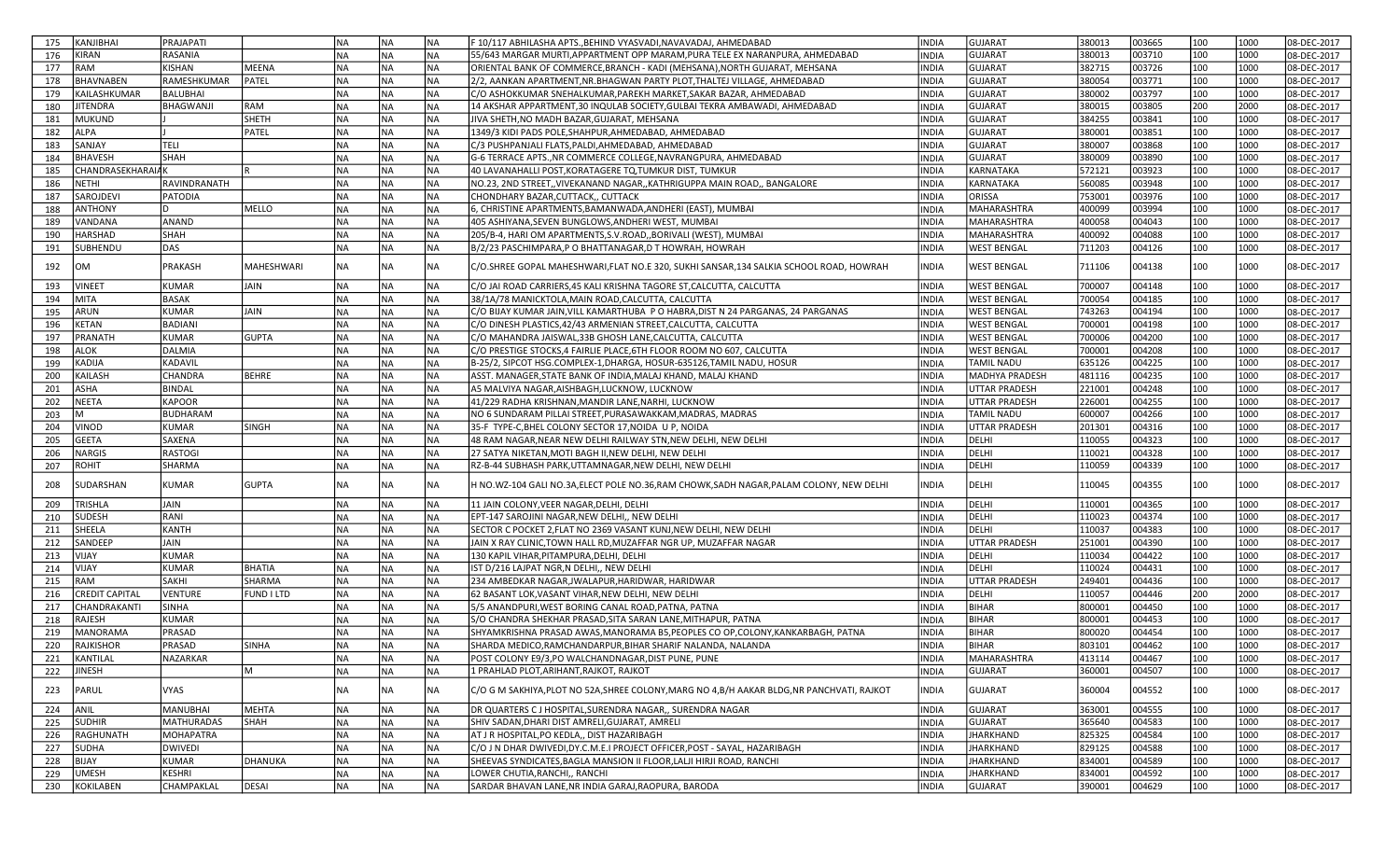| 231 | VINITA              | <b>SINGH</b>   |                 | NA        | NA        | NA        | C/O SANJIVA SINGH,ICICI LTD, 9TH FLR, JMC HOUSE,,OPP.PARIMAL GARDEN, AMBAWADI,, AHMEDABAD          | INDIA        | GUJARAT               | 380006 | 004646 | 100 | 1000 | 08-DEC-2017 |
|-----|---------------------|----------------|-----------------|-----------|-----------|-----------|----------------------------------------------------------------------------------------------------|--------------|-----------------------|--------|--------|-----|------|-------------|
| 232 | <b>SUBBULU</b>      | <b>KURRA</b>   |                 | <b>NA</b> | NA        | <b>NA</b> | PIONEER FINANCE, STATION ROAD, GUNTUR, GUNTUR                                                      | <b>INDIA</b> | <b>ANDHRA PRADESH</b> | 522001 | 004719 | 100 | 1000 | 08-DEC-2017 |
| 233 | SOMALINGA           | <b>SASTRY</b>  | <b>DUVVURI</b>  | <b>NA</b> | <b>NA</b> | <b>NA</b> | C/O. N.MOHANA RAO,MIG I/206 APHB COLONY,PM PALEMPORT, VISAKHAPATNAM                                | <b>INDIA</b> | ANDHRA PRADESH        | 530041 | 004749 | 100 | 1000 | 08-DEC-2017 |
| 234 | <b>BIPIN</b>        | <b>BIHARI</b>  | ROUT            | <b>NA</b> | <b>NA</b> | <b>NA</b> | QR NO C/155, HAL TOWNSHIP, SUNABEDA, DIST KORAPUT                                                  | <b>INDIA</b> | ORISSA                | 763002 | 004755 | 100 | 1000 | 08-DEC-2017 |
| 235 |                     |                | <b>PRATAP</b>   | NA        | NA        | NA        | NO.65 1ST MAIN LOWER PALACE,ORCHARDS,OPP VYALIKAVAL GROUND,MALLESWARAM PO, BANGALORE               | INDIA        | KARNATAKA             | 560003 | 004791 | 100 | 1000 | 08-DEC-2017 |
| 236 | <b>GURINDER</b>     | CHHATWAL       |                 | <b>NA</b> | NA        | NA        | AIR COMM TS CHHATWAL AVS SC VM,SEC,KENDRIYA SAINK,MIN OF DEF,WEST BLOCK-IV,R K PURAM, NEW DE INDIA |              | DELHI                 | 110066 | 004801 | 100 | 1000 | 08-DEC-2017 |
| 237 | NILAMBARI           | MALKHANI       |                 | <b>NA</b> | <b>NA</b> | <b>NA</b> | 184 S V S MARG CHOTANI, BUILDING 4TH FLOOR, MAHIM, MUMBAI                                          | <b>INDIA</b> | MAHARASHTRA           | 400016 | 004821 | 100 | 1000 | 08-DEC-2017 |
| 238 | <b>CHANDRA</b>      | KANT           | JAIN            | <b>NA</b> | <b>NA</b> | <b>NA</b> | 4 DHANUKER BLDG,480 RESHAM BAZAR, KALBADEVI ROAD, MUMBAI                                           | <b>INDIA</b> | MAHARASHTRA           | 400002 | 004841 | 100 | 1000 | 08-DEC-2017 |
| 239 | <b>SURESH</b>       |                | JHAVERI         | <b>NA</b> | NA)       | <b>NA</b> | 63 DHANJI ST, 5TH FLR R NO 45,, MUMBAI                                                             | <b>INDIA</b> | MAHARASHTRA           | 400003 | 004880 | 100 | 1000 | 08-DEC-2017 |
| 240 | <b>USHA</b>         | <b>BEN</b>     | NEEMA           | <b>NA</b> | NA)       | <b>NA</b> | LAGAN SAMAJ PAPER P LTD, NAI DUNIA RD, INDORE, INDORE                                              | <b>INDIA</b> | <b>MADHYA PRADESH</b> | 452009 | 004889 | 100 | 1000 | 08-DEC-2017 |
| 241 | AMEETA              | <b>JHAWARI</b> |                 | <b>NA</b> | <b>NA</b> | <b>NA</b> | C/O SAMAJ PACKAGING PVT,34 AJ LAXMI IND ESTATE,OFF LINK ROAD,ANDHERI (W), MUMBAI                   | <b>INDIA</b> | MAHARASHTRA           | 400058 | 004936 | 100 | 1000 | 08-DEC-2017 |
| 242 | NIRMAL              | PATEL          |                 | <b>NA</b> | NA        | NA        | 443 "NIRMAL" BHAVNA, BHAVNAGAR PARA,, BHAVNAGAR                                                    | <b>INDIA</b> | <b>GUJARAT</b>        | 364003 | 004967 | 100 | 1000 | 08-DEC-2017 |
| 243 | SAMI                | <b>BAI</b>     |                 | <b>NA</b> | <b>NA</b> | <b>NA</b> | 94 THIRUPALLI STREET,, MADRAS, MADRAS                                                              | <b>INDIA</b> | <b>TAMIL NADU</b>     | 600079 | 004994 | 100 | 1000 | 08-DEC-2017 |
| 244 |                     | SANGEETHA      |                 | <b>NA</b> | NA        | <b>NA</b> | 59 G N CHETTY ROAD, MADRAS,, MADRAS                                                                | <b>INDIA</b> | <b>TAMIL NADL</b>     | 600017 | 004999 | 100 | 1000 | 08-DEC-2017 |
| 245 | <b>MAHAVEER</b>     | CHAND          | JAIN            | <b>NA</b> | <b>NA</b> | <b>NA</b> | 59 G N CHETTY ROAD, MADRAS,, MADRAS                                                                | <b>INDIA</b> | <b>TAMIL NADU</b>     | 600017 | 005000 | 100 | 1000 | 08-DEC-2017 |
| 246 | KAVITA              |                |                 | <b>NA</b> | <b>NA</b> | <b>NA</b> | C/O SH BALAJI FINANCIAL,SERVICES,47 SCHEME 6, PO JIND                                              | <b>INDIA</b> | HARYANA               | 126102 | 005012 | 100 | 1000 | 08-DEC-2017 |
| 247 | KUSUM               | <b>KUMARI</b>  | <b>BHARGAVA</b> | <b>NA</b> | <b>NA</b> | NA        | H NO A 16/2, USHA SADAN, NEHRU GROUND N I T, FARIDABAD                                             | <b>INDIA</b> | HARYANA               | 121001 | 005014 | 100 | 1000 | 08-DEC-2017 |
| 248 | SURENDER            | GOEL           |                 | <b>NA</b> | <b>NA</b> | NA        | S/O SADHU RAM GOEL,275/33 NAYA PARAO,VAISH COLLEGE ROAD, ROHTAK                                    | <b>INDIA</b> | HARYANA               | 124001 | 005023 | 100 | 1000 | 08-DEC-2017 |
|     | WAZIR               | <b>CHAND</b>   |                 | <b>NA</b> | <b>NA</b> | NA        |                                                                                                    | <b>INDIA</b> |                       | 110065 |        | 100 | 1000 |             |
| 249 |                     |                | <b>CHOPRA</b>   |           |           |           | B-201/1 EAST OF KAILASH, NEW DELHI,, NEW DELHI                                                     |              | DELHI                 |        | 005026 |     |      | 08-DEC-2017 |
| 250 | PREM                | LATA           |                 | <b>NA</b> | <b>NA</b> | <b>NA</b> | E 136, KAMALA NAGAR, DELHI, DELHI                                                                  | <b>INDIA</b> | DELHI                 | 110007 | 005061 | 100 | 1000 | 08-DEC-2017 |
| 251 | TARACHAND           |                |                 | <b>NA</b> | NA.       | <b>NA</b> | NO 118 IIND FLR, AKKIPET CROSS, OPP L N TEMPLE, BANGALORE                                          | <b>INDIA</b> | KARNATAKA             | 560053 | 005071 | 100 | 1000 | 08-DEC-2017 |
| 252 | NIRMALA             | <b>KAPUR</b>   |                 | INA       | NA)       | <b>NA</b> | 97/3 B HAZAR ROAD, CALCUTTA,, CALCUTTA                                                             | <b>INDIA</b> | <b>WEST BENGAL</b>    | 700026 | 005077 | 100 | 1000 | 08-DEC-2017 |
| 253 | <b>ICCHABEN</b>     | <b>KADIYA</b>  |                 | <b>NA</b> | NA        | <b>NA</b> | 39 CHANDRALOK SOC, RANIP, AHMEDABAD, AHMEDABAD                                                     | <b>INDIA</b> | <b>GUJARAT</b>        | 380038 | 005117 | 100 | 1000 | 08-DEC-2017 |
| 254 | <b>DEEPA</b>        |                | SADHNANI        | <b>NA</b> | <b>NA</b> | <b>NA</b> | C/O SANGAM READYMADE STORES, RAMNAGAR, SABARMATI, AHMEDABAD                                        | <b>INDIA</b> | <b>GUJARAT</b>        | 380005 | 005124 | 100 | 1000 | 08-DEC-2017 |
| 255 | KUNVARBEN           | PATEL          |                 | <b>NA</b> | NA        | <b>NA</b> | 13 RAMPARK SOC, ISANPUR MANINAGAR, AHMEDABAD, AHMEDABAD                                            | <b>INDIA</b> | <b>GUJARAT</b>        | 380008 | 005133 | 100 | 1000 | 08-DEC-2017 |
| 256 | SHARDABEN           | PATEL          |                 | <b>NA</b> | <b>NA</b> | <b>NA</b> | 9 CHANDRAMAULI SOC, NAVA VADAJ, AHMEDABAD, AHMEDABAD                                               | <b>INDIA</b> | <b>GUJARAT</b>        | 380013 | 005134 | 100 | 1000 | 08-DEC-2017 |
| 257 | <b>GANPATBHAI</b>   | PATEL          |                 | <b>NA</b> | NA        | <b>NA</b> | 9 CHANDRAMAULI SOC, NAVA VADAJ, AHMEDABAD, AHMEDABAD                                               | <b>INDIA</b> | <b>GUJARAT</b>        | 380013 | 005135 | 100 | 1000 | 08-DEC-2017 |
| 258 | <b>AMITABEN</b>     | PATEL          |                 | <b>NA</b> | <b>NA</b> | <b>NA</b> | 13 RAM PARK SOC, ISANPUR, MANINAGAR, AHMEDABAD                                                     | <b>INDIA</b> | <b>GUJARAT</b>        | 380008 | 005136 | 100 | 1000 | 08-DEC-2017 |
| 259 | RAMESH              | PATEL          |                 | <b>NA</b> | <b>NA</b> | <b>NA</b> | A/7 AYOJAN NAGAR,AMBAWADI,AHMEDABAD, AHMEDABAD                                                     | <b>INDIA</b> | <b>GUJARAT</b>        | 380015 | 005137 | 100 | 1000 | 08-DEC-2017 |
| 260 | <b>BHARAT</b>       |                | <b>VALIA</b>    | <b>NA</b> | <b>NA</b> | NA        | 407-411,STANFORD PLAZA,4TH FLOOR, B/65 OFF ANDHERI,LINK ROAD, ANDHERI (WEST), MUMBAI               | <b>INDIA</b> | MAHARASHTRA           | 400053 | 005160 | 100 | 1000 | 08-DEC-2017 |
| 261 | <b>MILIND</b>       | KESHARUWALA    |                 | <b>NA</b> | <b>NA</b> | NA        | 84/11,APOLLO HOUSE 2ND FLOOR,BOMBAY SAMACHAR MARG,FORT,, MUMBAI                                    | <b>INDIA</b> | MAHARASHTRA           | 400023 | 005164 | 100 | 1000 | 08-DEC-2017 |
| 262 | AGYAPAL             | <b>SINGH</b>   | <b>BHAWRA</b>   | <b>NA</b> | <b>NA</b> | NA        | M/S BLDG NO 29/994, CHEMBUR CAMP, OPP GOLF CLUB, MUMBAI                                            | <b>INDIA</b> | MAHARASHTRA           | 400074 | 005225 | 100 | 1000 | 08-DEC-2017 |
| 263 | <b>IMTIAZ</b>       | ΙA             | HUSAIN          | NA)       | <b>NA</b> | <b>NA</b> | 84 AKBAR MANSION, ROOM NO 16/17 KHANNA STREET, MOULANA SHAUKATALI ROAD, MUMBAI                     | <b>INDIA</b> | MAHARASHTRA           | 400008 | 005254 | 100 | 1000 | 08-DEC-2017 |
| 264 | <b>MOHINI</b>       | <b>DEBI</b>    | JAIN            | <b>NA</b> | NA)       | <b>NA</b> | C/O SAGARMAL JAIN, 68 MANOHARDAS STREET, SONAPATTI, CALCUTTA                                       | <b>INDIA</b> | <b>WEST BENGAL</b>    | 700007 | 005279 | 100 | 1000 | 08-DEC-2017 |
| 265 | <b>KUSUM</b>        | JHUNJHUNWALLA  |                 | INA       | NA)       | <b>NA</b> | C/O TULSI FRAGRANCES, G P O BOX NO 2491,17 EZRA STREET, CALCUTTA                                   | <b>INDIA</b> | <b>WEST BENGAL</b>    | 700001 | 005309 | 100 | 1000 | 08-DEC-2017 |
| 266 | RATAN               | <b>LAL</b>     | SHARMA          | <b>NA</b> | NA.       | <b>NA</b> | C/O BHANWARLAL SHANKARLAL, 203/1 MAHATMA GANDHI ROAD, CALCUTTA, CALCUTTA                           | <b>INDIA</b> | <b>WEST BENGAL</b>    | 700007 | 005321 | 100 | 1000 | 08-DEC-2017 |
| 267 | CAPT                | SATYENDRA      | KUMAR           | <b>NA</b> | <b>NA</b> | <b>NA</b> | 508 ASC BN, C/O 56 APO,, DELHI                                                                     | <b>INDIA</b> | DELHI                 | 110003 | 005352 | 100 | 1000 | 08-DEC-2017 |
| 268 | <b>VEDAM</b>        |                |                 | <b>NA</b> | NA        | <b>NA</b> | TIFFINS BARYTES ASBESTOS & PAINTS LTD, P B NO 73 127 ANGAPPA ST, MADRAS                            | <b>INDIA</b> | <b>TAMIL NADU</b>     | 600001 | 005373 | 100 | 1000 | 08-DEC-2017 |
| 269 | <b>KRISHNAN</b>     |                |                 | <b>NA</b> | <b>NA</b> | <b>NA</b> | B-5/3 TNGSHR ESTATE ROAD, ANNA NAGAR, WEST EXTN, MADRAS                                            | <b>INDIA</b> | <b>TAMIL NADU</b>     | 600101 | 005383 | 100 | 1000 | 08-DEC-2017 |
| 270 | <b>MADHURI</b>      |                | KAGI            | <b>NA</b> | NA        | <b>NA</b> | 30/8 RAMANIYAM APTS, B K IYER ROAD VALMIKI NAGAR, MADRAS, MADRAS                                   | <b>INDIA</b> | <b>TAMIL NADU</b>     | 600041 | 005390 | 100 | 1000 | 08-DEC-2017 |
| 271 | PANKAJ              | MAHESHWARI     |                 | <b>NA</b> | <b>NA</b> | <b>NA</b> | C/O.PRAMOD KUMAR RATHI.RATHI NIWAS.MADHAV NAGAR. SAHARANPUR                                        | <b>INDIA</b> | <b>UTTAR PRADESH</b>  | 247001 | 005405 | 100 | 1000 | 08-DEC-2017 |
| 272 | <b>JAGESH</b>       | SHARMA         |                 | <b>NA</b> | <b>NA</b> | NA        | B-555 D A FLATS.TIMAR PURA.NEW DELHI. NEW DELHI                                                    | <b>INDIA</b> | DELHI                 | 110054 | 005407 | 100 | 1000 | 08-DEC-2017 |
| 273 | KULWANT             | <b>KAUR</b>    |                 | <b>NA</b> | <b>NA</b> | NA        | BF 7, TAGORE GARDEN, NEW DELHI, NEW DELHI                                                          | <b>INDIA</b> | DELHI                 | 110027 | 005408 | 100 | 1000 | 08-DEC-2017 |
| 274 | <b>PUNEET</b>       | <b>BHARTIA</b> |                 | <b>NA</b> | <b>NA</b> | <b>NA</b> | 196 SEECTOR 15A, NOIDA U P,, NOIDA                                                                 | <b>INDIA</b> | <b>UTTAR PRADESH</b>  | 201301 | 005417 | 100 | 1000 | 08-DEC-2017 |
| 275 | <b>JAGJIT</b>       | CHANDER        | SAXENA          | <b>NA</b> | <b>NA</b> | NA        | D 37 PALIBA NIBETAN, R K ASHRAM MARG, NEW DELHI, NEW DELHI                                         | <b>INDIA</b> | DELHI                 | 110001 | 005421 | 100 | 1000 | 08-DEC-2017 |
| 276 | <b>VINAY</b>        | <b>KUMAR</b>   | <b>BANSAL</b>   | <b>NA</b> | <b>NA</b> | <b>NA</b> | C/O SYNAPSE.A-4-A LAJPAT NAGAR-II.NEW DELHI. NEW DELHI                                             | <b>INDIA</b> | DELHI                 | 110024 | 005425 | 100 | 1000 | 08-DEC-2017 |
| 277 | NARENDRA            | <b>KAUR</b>    |                 | <b>NA</b> | <b>NA</b> | <b>NA</b> | W/O SRI BALWANT SINGH,3/68 SHAM SINGH STREET,DELHI CANTT, DELHI                                    | <b>INDIA</b> | DELHI                 | 110010 | 005426 | 100 | 1000 | 08-DEC-2017 |
| 278 | <b>SAKTHIVEL</b>    | M              |                 | NA)       | NA)       | <b>NA</b> | S/O MUTHUSAMY GOUNDER, ERODE,, ERODE                                                               | <b>INDIA</b> | <b>TAMIL NADU</b>     | 638001 | 005472 | 100 | 1000 | 08-DEC-2017 |
| 279 | M                   | PREMAVATHI     |                 | <b>NA</b> | NA.       | <b>NA</b> | FLAT 403 RANJITH APARTMENTS, 38 JERMIAH ROAD, VEPERY, MADRAS, MADRAS                               | <b>INDIA</b> | <b>TAMIL NADU</b>     | 600007 | 005486 | 100 | 1000 | 08-DEC-2017 |
| 280 |                     |                | JAIN            | <b>NA</b> | NA)       | <b>NA</b> | C/O MAXIM INVESTMENT, 46 MOORE STREET, BASEMENT, MADRAS                                            | <b>INDIA</b> | <b>TAMIL NADU</b>     | 600001 | 005492 | 100 | 1000 | 08-DEC-2017 |
| 281 | RAVI                | AAKULURU       |                 | <b>NA</b> | NA.       | <b>NA</b> | C/O KISHORE SILVER PALACE, W8/86-1 RAJA STREET, GUDUR, GUDUR                                       | <b>INDIA</b> | <b>ANDHRA PRADESH</b> | 524101 | 005495 | 100 | 1000 | 08-DEC-2017 |
| 282 | PADMA               | RAJENDRAN      |                 | <b>NA</b> | NA.       | <b>NA</b> | 181-B TWIN TOWERS, PRABHA DEVI, MUMBAI, MUMBAI                                                     | <b>INDIA</b> | MAHARASHTRA           | 400025 | 005540 | 100 | 1000 | 08-DEC-2017 |
|     | PALLADIUM           |                |                 |           |           |           |                                                                                                    |              |                       |        |        |     |      |             |
| 283 | <b>TRADING AND</b>  |                |                 | <b>NA</b> | NA        | NA        | 111 MITTAL COURT C WING, NARIMAN POINT, MUMBAI, MUMBAI                                             | <b>INDIA</b> | <b>MAHARASHTRA</b>    | 400021 | 005565 | 100 | 1000 | 08-DEC-2017 |
|     | <b>AGENCIES LTD</b> |                |                 |           |           |           |                                                                                                    |              |                       |        |        |     |      |             |
|     |                     |                |                 |           |           |           |                                                                                                    |              |                       |        |        |     |      |             |
| 284 | VICHOLAS PIRAMAI    |                |                 | <b>NA</b> | <b>NA</b> | <b>NA</b> | ADMINISTRATIVE BUILDING, MORARJEE MILLS, DR AMBEDKAR ROAD, MUMBAI                                  | <b>INDIA</b> | <b>MAHARASHTRA</b>    | 400012 | 005566 | 100 | 1000 | 08-DEC-2017 |
|     | NDIA LTD            |                |                 |           |           |           |                                                                                                    |              |                       |        |        |     |      |             |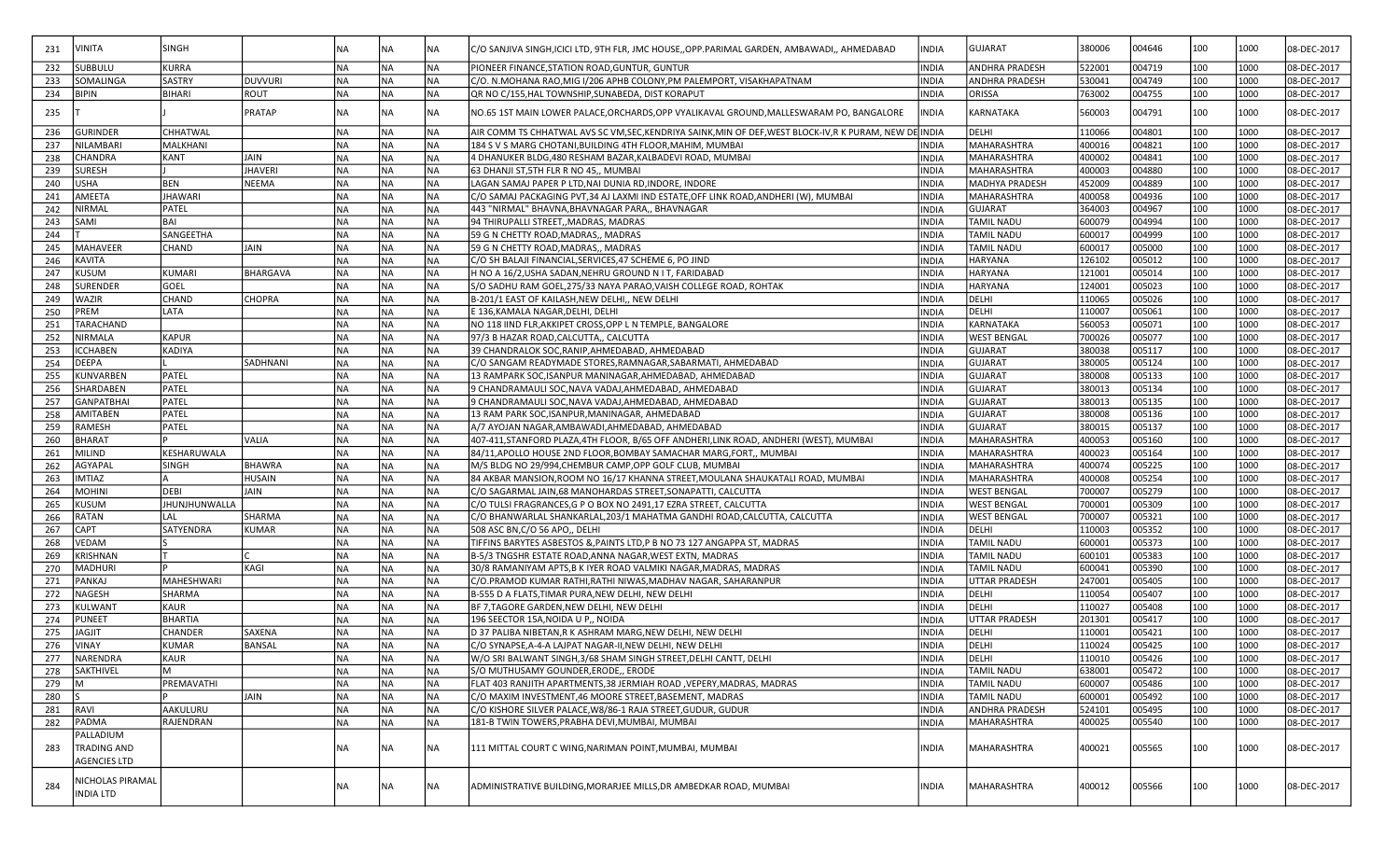| <b>NITA</b><br>285                             | <b>DESAI</b>     |                  | INA       | NA        | <b>NA</b> | 5/159 NAVYUG NAGAR 3,662 FORJET HILL RD,TANDED, MUMBAI                                                         | <b>INDIA</b>                 | MAHARASHTRA           | 400036           | 005583 | 100 | 1000 | 08-DEC-2017                |
|------------------------------------------------|------------------|------------------|-----------|-----------|-----------|----------------------------------------------------------------------------------------------------------------|------------------------------|-----------------------|------------------|--------|-----|------|----------------------------|
| 286<br>MARKANDAY                               | <b>MISRA</b>     |                  | Ina       | NA        | NA)       | A/11 AYOJAN APTS, BESIDES JAYDEEP TOWER, PALDI, AHMEDABAD                                                      | <b>INDIA</b>                 | <b>GUJARAT</b>        | 380007           | 005621 | 100 | 1000 | 08-DEC-2017                |
| MAYA<br>287                                    | SHARMA           |                  | <b>NA</b> | NA        | <b>NA</b> | H NO 32 NANDWANI NAGAR, SONEPAT,, SONEPAT                                                                      | <b>INDIA</b>                 | HARYANA               | 131001           | 005766 | 100 | 1000 | 08-DEC-2017                |
|                                                |                  |                  |           |           |           | SARASWATI SADAN, FLAT 1/2, GR FL, DEVIDAYAL ROAD, OPP JALARAM, ASHISH APTS. MULUND (WEST),                     |                              |                       |                  |        |     |      |                            |
| 288<br>DILIP                                   | RAMJI            | DEDHIA           | <b>NA</b> | NA        | NA        | <b>MUMBAI</b>                                                                                                  | INDIA                        | MAHARASHTRA           | 400080           | 005772 | 100 | 1000 | 08-DEC-2017                |
| 289                                            | <b>INDIRA</b>    | BAI              | <b>NA</b> | NA        | <b>NA</b> | J M BANTIYA, ANDERSONPET, K G F, KOLAR                                                                         | <b>INDIA</b>                 | KARNATAKA             | 563110           | 005822 | 100 | 1000 | 08-DEC-2017                |
| 290<br>PRABHA                                  | KOCHAR           |                  | NA)       | NA        | <b>NA</b> | GALADA CENTRE, 352 MINT STREET,, MADRAS                                                                        | <b>INDIA</b>                 | <b>TAMIL NADU</b>     | 600079           | 005839 | 100 | 1000 | 08-DEC-2017                |
| SUSHIL<br>291                                  | <b>KUMAR</b>     | KOCHAR           | NA)       | NA        | <b>NA</b> | GALADA CENTRE,352 MINT STREET,II ND FLOOR, MADRAS                                                              | <b>INDIA</b>                 | <b>TAMIL NADU</b>     | 600079           | 005840 | 100 | 1000 | 08-DEC-2017                |
| ANIL<br>292                                    | SHANTILAL        | <b>VIRAMGAMA</b> | <b>NA</b> | NA        | NA)       | NEAR GRAMPANCHAYAT OFFICE, SUPEDI, GUJARAT, SUPEDI                                                             | <b>INDIA</b>                 | <b>GUJARAT</b>        | 360440           | 005864 | 100 | 1000 | 08-DEC-2017                |
| 293<br><b>VIMLA</b>                            | PANDEY           |                  | NA)       | <b>NA</b> | <b>NA</b> | 32 FIROZ GANDHI NAGAR, CIVIL LINES, RAEBARELI (U.P), RAE BARELI                                                | <b>INDIA</b>                 | UTTAR PRADESH         | 229001           | 005865 | 100 | 1000 | 08-DEC-2017                |
| 294<br><b>SUNIL</b>                            | SAXENA           |                  | NA)       | NA        | NA)       | B-1/7 HAUZ KHAS GR FLOOR, NEW DELHI,, NEW DELHI                                                                | <b>INDIA</b>                 | DELHI                 | 110016           | 005908 | 100 | 1000 | 08-DEC-2017                |
| <b>MNMPRASAD</b><br>295                        |                  |                  | INA       | NA        | NA)       | NO 12 CHAYA, C/O GHOTEKAR BROS, VAJIRNAKA, BORIVALI(W), MUMBAI                                                 | <b>INDIA</b>                 | MAHARASHTRA           | 400092           | 005909 | 200 | 2000 | 08-DEC-2017                |
| 296<br>PATEL                                   | <b>MANUBHAI</b>  | SHANKARLAL       | <b>NA</b> | NA        | NA)       | SHIV ENTERPRISES, DR GIRDHAR PATEL MARG, OPP PRAKASH MEDICAL CENTRE, PALANPUR B K                              | <b>INDIA</b>                 | <b>GUJARAT</b>        | 385001           | 005912 | 100 | 1000 | 08-DEC-2017                |
| AMRIK<br>297                                   | <b>SINGH</b>     | ARORA            | NA)       | NA        | NA)       | 155/2 GURUNANAK TIMBER MARKET,INDORE,, INDORE                                                                  | <b>INDIA</b>                 | MADHYA PRADESH        | 452002           | 005942 | 100 | 1000 | 08-DEC-2017                |
| 298<br>SHAMSHA                                 | <b>BEGUM</b>     |                  | NA)       | NA        | NA)       | C/O.ABDUL WAHEED,FLAT NO.III/15,IT & CEN EX COL,LAXMAN BAGH,SWAROOP NAGAR, KANPUR                              | <b>INDIA</b>                 | UTTAR PRADESH         | 208002           | 005948 | 100 | 1000 | 08-DEC-2017                |
| 299<br>/INOD                                   | <b>GUNGLA</b>    |                  | <b>NA</b> | NA        | <b>NA</b> | 27 PRAHLAD PLOT, OPP MATRUKRUPA, RAJKOT, RAJKOT                                                                | <b>INDIA</b>                 | <b>GUJARAT</b>        | 360001           | 005953 | 100 | 1000 | 08-DEC-2017                |
| VINODKUMAR<br>300                              | JETHALAL         | PATEL            | <b>NA</b> | NA        | <b>NA</b> | SHIV ENTERPRISE,DR GIRDHAR PATEL MARG,OPP PRAKASH MEDICAL CENTRE, PALANPUR B K                                 | <b>INDIA</b>                 | <b>GUJARAT</b>        | 385001           | 005962 | 100 | 1000 | 08-DEC-2017                |
| 301<br><b>BHAGVANBHAI</b>                      | <b>GOKABHAI</b>  | PATEL            | NA)       | NA        | NA)       | BRAHMPURI TIP CENTRE, GURUNANAK CHOWK,, PALANPUR                                                               | <b>INDIA</b>                 | <b>GUJARAT</b>        | 385001           | 005964 | 100 | 1000 | 08-DEC-2017                |
| BINAY<br>302                                   | <b>KUMAR</b>     | <b>KEDIA</b>     | NA)       | NA        | <b>NA</b> | C/O GIRDHARI LAL KEDIA, CLOTH MERCHANT, PO PACHAMBA, DIST GIRIDH                                               | <b>INDIA</b>                 | <b>JHARKHAND</b>      | 815316           | 005989 | 100 | 1000 | 08-DEC-2017                |
| 303<br>KARANAVAT                               | <b>PUSHPABEN</b> | <b>VINODBHAI</b> | <b>NA</b> | NA        | NA)       | SHIV ENTERPRISE,DR GIRDHAR PATEL MARG,OPP PRAKASH MEDICAL CENTRE, PALANPUR B K                                 | <b>INDIA</b>                 | <b>GUJARAT</b>        | 385001           | 005997 | 100 | 1000 | 08-DEC-2017                |
| <b>GULAMABBAS</b><br>304                       | ABIDALI          |                  | Ina       | NA        | <b>NA</b> | OPP ITWARI GOOD SHEDI,ITWARI RAILWAY STATION,NAGPUR, NAGPUR                                                    | <b>INDIA</b>                 | MAHARASHTRA           | 440008           | 006016 | 100 | 1000 | 08-DEC-2017                |
| <b>ISHWAR</b><br>305                           | <b>UPADHYAY</b>  |                  | NA)       | NA        | NA)       | M-1 LEFT EMCA HOUSE,289 SHAHID BHAGAT SINGH ROAD,FORT, MUMBAI                                                  | <b>INDIA</b>                 | <b>MAHARASHTRA</b>    | 400001           | 006057 | 300 | 3000 | 08-DEC-2017                |
| PRAKASH<br>306                                 | SHANTILAL        | <b>SHAH</b>      | <b>NA</b> | NA        | <b>NA</b> | R C TEXTILE PRINTERY, RAM KUMAR MILL COMPOUND, SARASPUR, AHMEDABAD                                             | <b>INDIA</b>                 | <b>GUJARAT</b>        | 380018           | 006076 | 100 | 1000 | 08-DEC-2017                |
| 307                                            | SANKARAN         |                  | NA)       | NA        | NA)       | C-83,10TH CROSS, THELLAI NAGAR,, TRICHY                                                                        | <b>INDIA</b>                 | <b>TAMIL NADU</b>     | 620018           | 006109 | 100 | 1000 | 08-DEC-2017                |
| PARMESHWAR<br>308                              | SHARMA           |                  | Ina       | NA        | NA)       | 161/1 M G ROAD,BANGUR BUILDING,4TH FLOOR ROOM NO 96, CALCUTTA                                                  | <b>INDIA</b>                 | <b>WEST BENGAL</b>    | 700007           | 006111 | 100 | 1000 | 08-DEC-2017                |
| 309<br>RAJENDRAKUMAR                           |                  | <b>SHAH</b>      | <b>NA</b> | NA        | NA)       | 5-2-366 SECOND FLOOR, HYDERBASTI,, SECUNDERABAD                                                                | <b>INDIA</b>                 | <b>ANDHRA PRADESH</b> | 500003           | 006167 | 100 | 1000 | 08-DEC-2017                |
| PRASHANT<br>310                                | JAYA             | Ishetty          | İNA       | NA        | NA)       | ROOM NO 501 JAGDISH APTS,5TH FLOOR,MILITARY RD,ANDHERI EAST, MUMBAI                                            | <b>INDIA</b>                 | <b>MAHARASHTRA</b>    | 400059           | 006194 | 100 | 1000 | 08-DEC-2017                |
| 311<br>DHIRENDRA                               | JAIN             |                  | NA)       | NA        | <b>NA</b> | 22 RITU APT, 1/113 DONGARSEY ROAD,, MUMBAI                                                                     | <b>INDIA</b>                 | MAHARASHTRA           | 400006           | 006207 | 100 | 1000 | 08-DEC-2017                |
| 312<br>PUKHRAJ                                 | CHUNILAL         | <b>BHANSALI</b>  | NA)       | NA        | <b>NA</b> | NISHA ENTERPRISES, 72 CHAMPA GALLI, IIIND FLOOR, MUMBAI                                                        | <b>INDIA</b>                 | MAHARASHTRA           | 400002           | 006208 | 100 | 1000 | 08-DEC-2017                |
| 313<br>PRAVINCHANDRA                           | RAMNIKLAL        | <b>SHAH</b>      | <b>NA</b> | NA        | <b>NA</b> | 2 RATNAMANI FLATS, NEAR JAWAHJAR SOC., SURENDRA NAGAR                                                          | <b>INDIA</b>                 | <b>GUJARAT</b>        | 363001           | 006232 | 100 | 1000 | 08-DEC-2017                |
| <b>USHA</b>                                    | PRAVINCHANDRA    | SHAH             | NA)       |           | <b>NA</b> |                                                                                                                |                              | <b>GUJARAT</b>        |                  | 006242 | 200 | 2000 |                            |
| 314<br>SEJAL<br>315                            |                  | KOTHARI          | NA)       | NA<br>NA  | <b>NA</b> | C/O PRAVINCHANDRA R SHAH, 2 RATNAMANI FLATS, NEAR JAWAHAR SOC, SURENDRA NAGAR                                  | <b>INDIA</b><br><b>INDIA</b> | MAHARASHTRA           | 363001<br>400077 | 006314 | 100 | 1000 | 08-DEC-2017                |
| RASIKLAL<br>316                                | н.               | BHATT            | Ina       | NA        | NA)       | 314/6945 SUDARDHAN, R N RD GHATKOPAR EAST,, MUMBAI<br>PAREKH NAGAR,R NO 161 S V ROAD,KANDIVALI W, MUMBAI       | <b>INDIA</b>                 | MAHARASHTRA           | 400067           | 006322 | 100 | 1000 | 08-DEC-2017<br>08-DEC-2017 |
| NATHURAM                                       | LAXMAN           | PARTHE           | Ina       | NA        | NA)       |                                                                                                                | <b>INDIA</b>                 | <b>MAHARASHTRA</b>    | 400084           | 006356 | 100 | 1000 |                            |
| 317                                            |                  |                  | NA)       |           | NA)       | S G BHARVE NAGAR, H B ROOM N 4, BHATWADI, GHATKOPAR (W), MUMBAI                                                | <b>INDIA</b>                 |                       |                  |        |     |      | 08-DEC-2017                |
| 318<br>ILA                                     | NATHALAL         | MEHTA            |           | NA        |           | 3111 JAIRAJ PLOT, PIYUSH COTTAGE,, RAJKOT                                                                      |                              | <b>GUJARAT</b>        | 360001           | 006410 | 100 | 1000 | 08-DEC-2017                |
| <b>BABULAL</b><br>319                          | GAMNAJI          | OSWAL            | <b>NA</b> | NA        | <b>NA</b> | 893 BHAWANI PETH, PUNE,, PUNE                                                                                  | <b>INDIA</b>                 | MAHARASHTRA           | 411042           | 006412 | 100 | 1000 | 08-DEC-2017                |
| <b>PRAVINA</b><br>320                          | SHAH             |                  | <b>NA</b> | NA        | <b>NA</b> | PANNA ARCADE OFF.NO.18, BELLOW HOTEL REGAL PALACE, TATA ROAD NO.2, OPERA HOUSE,, MUMBAI                        | INDIA                        | MAHARASHTRA           | 400004           | 006421 | 100 | 1000 | 08-DEC-2017                |
| SOFI<br>321                                    | <b>TAHER</b>     | PENWALA          | INA       | NA        | <b>NA</b> | MARINE VIEW BLD B BLOCK, 3RD FLOOR, 98 IST MARINE STREET, MUMBAI                                               | <b>INDIA</b>                 | MAHARASHTRA           | 400002           | 006427 | 100 | 1000 | 08-DEC-2017                |
| 322<br>DNYANDEO                                |                  | <b>PATIL</b>     | İNA       | NA        | NA)       | 419-F, JOSHI WADI, 18TH FR,R.NO-7,KALBADEVI ROAD,, MUMBAI                                                      | <b>INDIA</b>                 | <b>MAHARASHTRA</b>    | 400002           | 006445 | 100 | 1000 | 08-DEC-2017                |
| 323<br>DYNASHEWAR                              |                  | SHEJWAL          | NA)       | NA        | <b>NA</b> | C/O A D RAJGURU, INOX, OFF NAGAR ROAD, PUNE                                                                    | <b>INDIA</b>                 | MAHARASHTRA           | 411014           | 006458 | 100 | 1000 | 08-DEC-2017                |
| JATIN<br>324                                   | <b>GANDHI</b>    |                  | <b>NA</b> | NA        | <b>NA</b> | 20, BADLAPUR CHAWL, AGRA ROAD, , SHIVAJI CHOWK, KALYAN, DIST THANE                                             | <b>INDIA</b>                 | MAHARASHTRA           | 421301           | 006488 | 100 | 1000 | 08-DEC-2017                |
| <b>BEDPAL</b><br>325                           | <b>SINGH</b>     |                  | NA)       | NA        | <b>NA</b> | III H 41/1, NEHRU NAGAR, RAKESH MARG, GHAZIABAD                                                                | <b>INDIA</b>                 | UTTAR PRADESH         | 201001           | 006521 | 100 | 1000 | 08-DEC-2017                |
| 326<br><b>BHULEY</b>                           | RAM              |                  | Ina       | NA        | <b>NA</b> | III H 41/1 NEHRU NAGAR, RAKESH MARG,, GHAZIABAD                                                                | <b>INDIA</b>                 | UTTAR PRADESH         | 201001           | 006522 | 100 | 1000 | 08-DEC-2017                |
| <b>2OTH CENTURY</b><br>327<br>FINANCE CORP LTD |                  |                  | <b>NA</b> | NA        | <b>NA</b> | IIT CORPORATE SERVICES LTD., IIT HOUSE, OPP. VAZIR GLASS WORK, OFF M VASANJI ROAD, ANDHERI E,<br><b>MUMBAI</b> | <b>INDIA</b>                 | MAHARASHTRA           | 400059           | 006581 | 300 | 3000 | 08-DEC-2017                |
| 328<br>ASHOK                                   | ASLAJI           | PRAJAPATI        | <b>NA</b> | NA        | INA.      | J K TEXTILES, ASTODIA KAPAD BAZAR,, AHMEDABAD                                                                  | <b>INDIA</b>                 | <b>GUJARAT</b>        | 380001           | 006582 | 100 | 1000 | 08-DEC-2017                |
| 329 PIYUSH                                     | WADHWA           |                  | <b>NA</b> | NA        | <b>NA</b> | C-504 ICICI APTS, CEASAR ROAD, AMBOLI, ANDHERI (WEST), MUMBAI                                                  | INDIA                        | MAHARASHTRA           | 400058           | 006606 | 200 | 2000 | 08-DEC-2017                |
| 330<br>NANJI                                   | M                | DAMA             | NA)       | NA        | NA)       | 202, ODHAVKRUPA,,HIMALAYA SOCIETY, MILIND NAGAR,N.P.ROAD, GHATKOPAR (W), MUMBAI                                | <b>INDIA</b>                 | MAHARASHTRA           | 400084           | 006657 | 100 | 1000 | 08-DEC-2017                |
| KIRAN<br>331                                   | <b>SINGH</b>     |                  | NA)       | NA        | NA        | D 1502 LAKE CASTLE, HIRANANDANI GARDENS, POWAI, MUMBAI                                                         | <b>INDIA</b>                 | MAHARASHTRA           | 400098           | 006684 | 100 | 1000 | 08-DEC-2017                |
| 332<br>RAVI]                                   | TYAGI            |                  | NA        | NA        | NA        | 53 SITARAM,,NIKANTH SOC.,SARDAR NAGAR,BHAVNAGAR-364001, BHAVNAGAR                                              | <b>INDIA</b>                 | GUJARAT               | 364001           | 006702 | 200 | 2000 | 08-DEC-2017                |
| SHOBHI<br>333                                  | <b>MITTAL</b>    |                  | NA        | NA        | <b>NA</b> | A-2, 202, UDYAN FLATS, UJWAL NAGAR,, WARDHA ROAD,, NAGPUR                                                      | <b>INDIA</b>                 | MAHARASHTRA           | 440025           | 006716 | 100 | 1000 | 08-DEC-2017                |
| SHAM<br>334                                    | SUNDER           | SHARMA           | NA)       | NA        | <b>NA</b> | C/O. SHARMA GASES, AMLOH ROAD,, MANDI GOBINDGARH, MANDIGOBINDGARH                                              | <b>INDIA</b>                 | PUNJAB                | 147301           | 006798 | 100 | 1000 | 08-DEC-2017                |
| JAYALAXMI<br>335                               |                  | <b>KUNDAPUR</b>  | NA        | NA        | NA        | 404 OASIS CO-OP HSG SOC.,,MITH CHOWKI, MARVE ROAD,,MALAD (W), MUMBAI                                           | <b>INDIA</b>                 | MAHARASHTRA           | 400064           | 006801 | 100 | 1000 | 08-DEC-2017                |
| RAKESH<br>336                                  |                  | SANGHAVI         | NA)       | NA        | <b>NA</b> | 401/A VERTEX VIKAS,, ANDHERI KURLA ROAD,, ANDHERI (E), MUMBAI                                                  | <b>INDIA</b>                 | MAHARASHTRA           | 400069           | 006816 | 200 | 2000 | 08-DEC-2017                |
| PRANAV<br>337                                  |                  | SHAH             | <b>NA</b> | NA        | <b>NA</b> | MISTRY APARTMENT, ICICI APTS., FLAT 33 OFF PARSI PANCHAYAT RD, VILLAGE MOGRA, ANDHERI(E), MUMBAI               | <b>INDIA</b>                 | MAHARASHTRA           | 400069           | 006873 | 100 | 1000 | 08-DEC-2017                |
| RAVINDRA<br>338                                | <b>KEDIA</b>     |                  | NA        | <b>NA</b> | NA        | C/O.KEDIA JEWELLERS,143/1/1 COTTAN STREET,CALCUTTA-700 007, CALCUTTA                                           | <b>INDIA</b>                 | <b>WEST BENGAL</b>    | 700007           | 006915 | 200 | 2000 | 08-DEC-2017                |
|                                                |                  |                  |           |           |           |                                                                                                                |                              |                       |                  |        |     |      |                            |